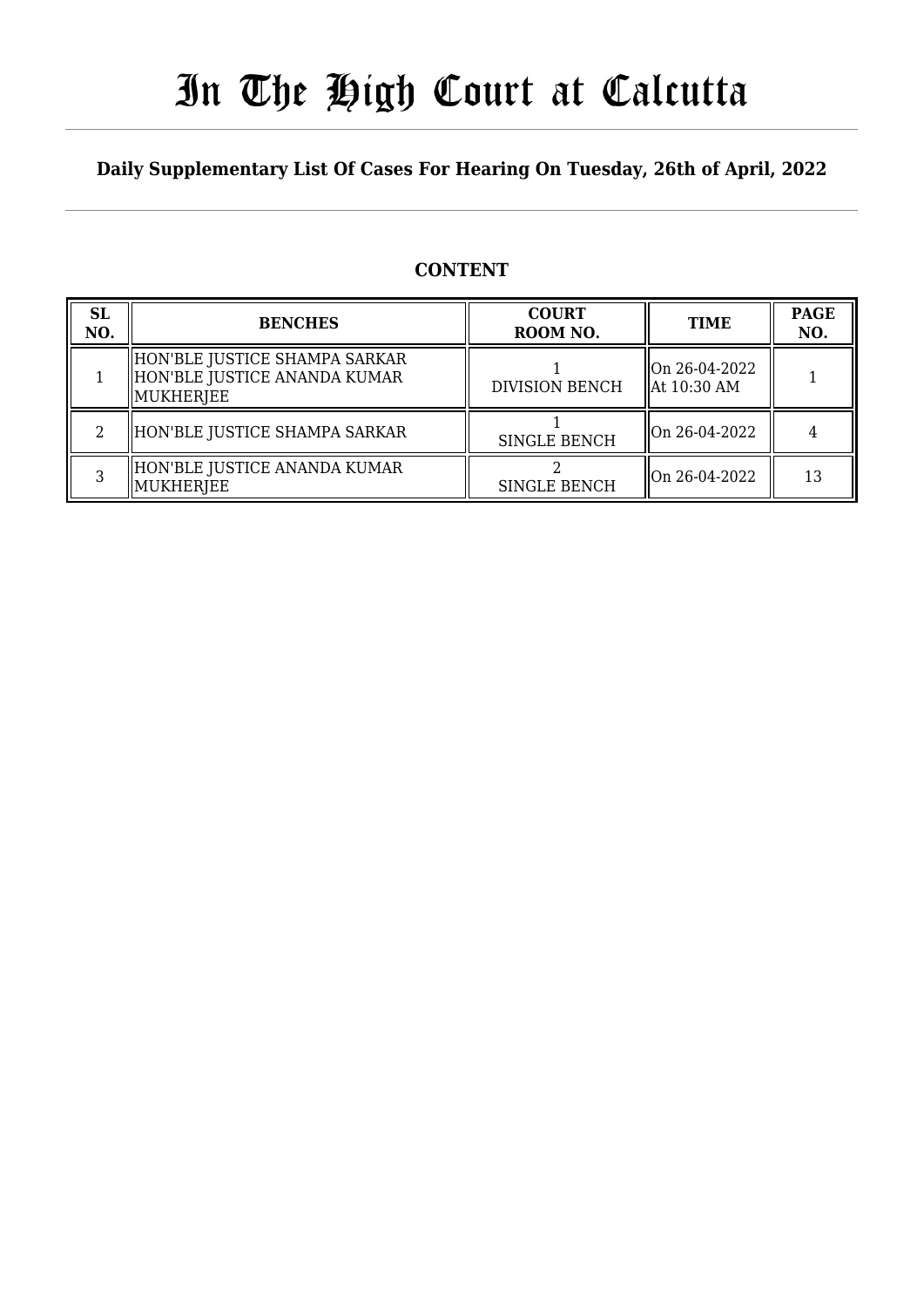

## Calcutta High Court **In The Circuit Bench at Port Blair**

## **Appellate Side**

**DAILY CAUSELIST For Tuesday The 26th April 2022**

**COURT NO. 1**

**DIVISION BENCH (DB)**

**AT 10:30 AM**

#### **HON'BLE JUSTICE SHAMPA SARKAR HON'BLE JUSTICE ANANDA KUMAR MUKHERJEE**

|                | <b>FOR HEARING</b>        |                                                                                                                          |                                                    |                                                            |  |  |  |
|----------------|---------------------------|--------------------------------------------------------------------------------------------------------------------------|----------------------------------------------------|------------------------------------------------------------|--|--|--|
| $\mathbf{1}$   | CRA/2/2020                | <b>SHYAMA KANTO BISWAS</b><br><b>VS</b><br>THE STATE                                                                     | D.ILANGO, ANJILI<br><b>NAG</b>                     | A.S.ZINU                                                   |  |  |  |
| $\overline{2}$ | MA/9/2020                 | THE HONBLE LT.<br><b>GOVERNOR AND ORS.</b><br><b>VS</b><br>ANDAMAN SARVAJANIK<br>NIRMAN VIBAGH MAZDOOR<br>SANGH AND ORS. | <b>SHATADRU</b><br>CHAKRABORTY,<br>RAMENDU AGARWAL | <b>GOPALA BINNU</b><br><b>KUMAR</b>                        |  |  |  |
|                | IA NO: CAN/1/2022         |                                                                                                                          |                                                    |                                                            |  |  |  |
|                | wt3 MA/10/2020            | THE GENERAL MANAGER<br><b>VS</b><br><b>R.ALANGARAM AND SONS</b><br>AND ORS.                                              | <b>ANJILI NAG</b>                                  | <b>GOPALA BINNU</b><br><b>KUMAR</b>                        |  |  |  |
|                | wt4 WPA/133/2020          | <b>BARATANG FOREST</b><br><b>WORKER'S UNION AND</b><br>ANR.<br><b>VS</b><br><b>UNION OF INDIA AND 05</b><br>ORS.         | <b>GOPALA BINNU</b><br><b>KUMAR</b>                | MEGHAJIT<br>MUKHERJEE,<br><b>RAMENDU</b><br><b>AGARWAL</b> |  |  |  |
|                | wt5 WPA/162/2019          | THE DEPUTY<br><b>CONSERVATOR OF</b><br><b>FORESTS</b><br><b>VS</b><br>P.TATA RAO AND OTHERS                              | MEGHAJIT<br>MUKHERJEE,<br><b>RAMENDU AGARWAL</b>   | <b>GOPALA BINNU</b><br><b>KUMAR</b>                        |  |  |  |
| 6              | CRA/4/2021<br>(11.00 A.M. | THE STATE<br><b>VS</b><br>DR. B.PRABHURAM                                                                                | A.S.ZINU                                           | ANJILI NAG,<br>D.ILANGO                                    |  |  |  |

IA NO: CRAN/2/2021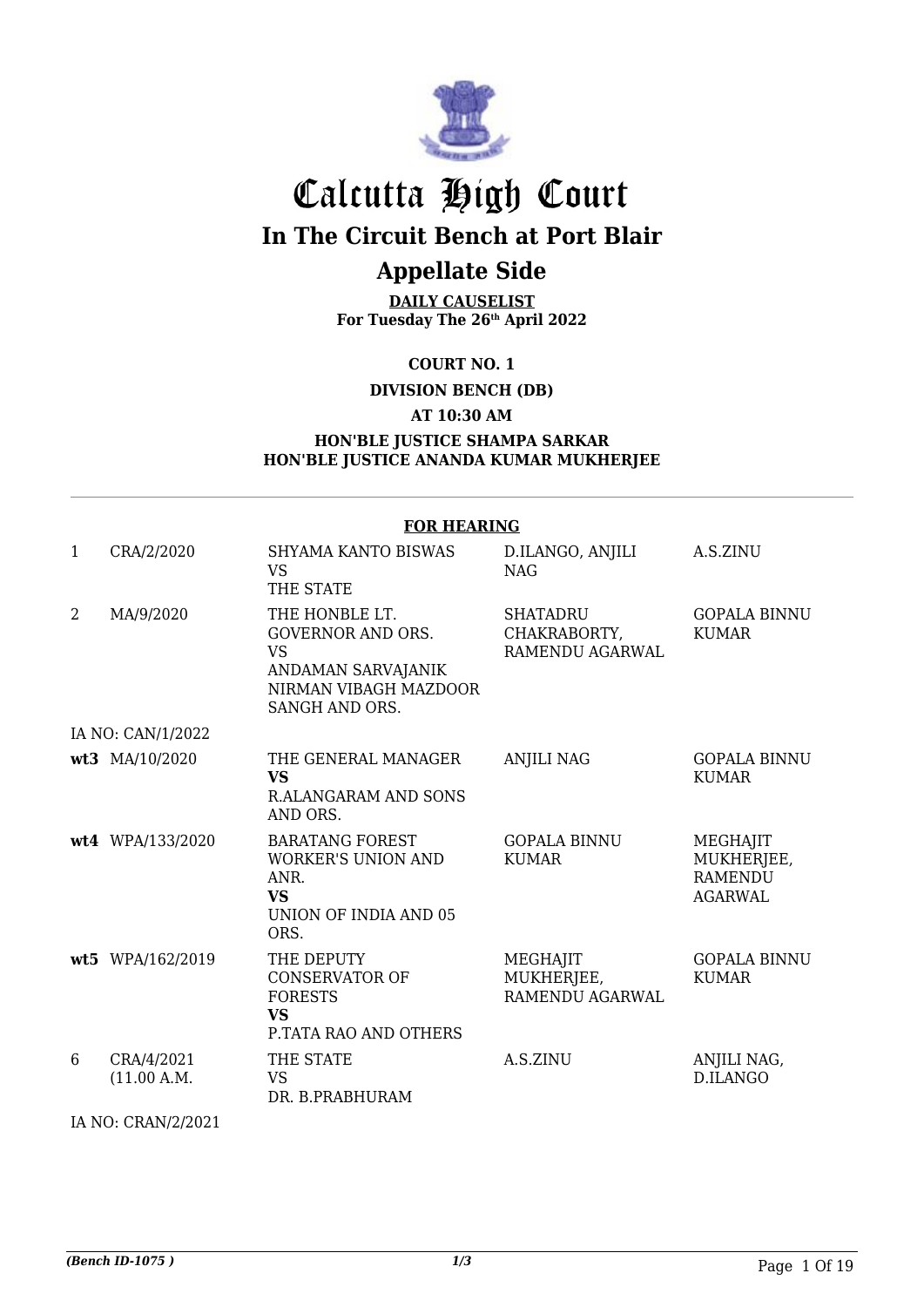| FMA/2/2022 | LAXMI NARAYAN<br>VS<br>HARBANS KAUR AND<br><b>OTHERS</b> |
|------------|----------------------------------------------------------|
|            |                                                          |

KMB JAYAPAL, G.MINI ANJILI NAG

IA NO: CAN/1/2022

#### **MOTION**

| 8  | WPA(P)/120/2020                 | A COMMON CAUSE,<br>REPRESENTED BY THE<br>CONSUMER AND CIVIL<br>RIGHTS PROTECTION<br>COUNCIL<br><b>VS</b><br>THE UNION OF INDIA AND<br>ORS. | J. SUDARSANAN                                      |                                                       |
|----|---------------------------------|--------------------------------------------------------------------------------------------------------------------------------------------|----------------------------------------------------|-------------------------------------------------------|
| 9  | WP.CT/171/2021                  | THE LIEUTENANT<br>GOVERNOR AND ORS.<br><b>VS</b><br>ESTHER SAMUEL AND ORS.                                                                 | <b>SHATADRU</b><br>CHAKRABORTY,<br>RAMENDU AGARWAL |                                                       |
|    |                                 | <b>APPLICATION</b>                                                                                                                         |                                                    |                                                       |
| 10 | FAT/3/2021                      | <b>U.V.ANUMOD</b><br><b>VS</b><br>T.RAJITHA KUMARI                                                                                         | K.M.B.JAYAPAL                                      |                                                       |
| 11 | FAT/4/2021                      | MOHAMMED HANEEFA<br><b>VS</b><br>SARITA SUKUMARI KUJUR<br><b>ALIAS SAFEENA</b>                                                             | ANANDA HALDER                                      | <b>ARUL PRASANTH</b>                                  |
| 12 | CRM/11/2021                     | PANKAJ KUMAR RAI<br><b>VS</b><br>THE STATE                                                                                                 | MD. TABRAIZ                                        |                                                       |
|    | IA NO: CRAN/1/2021, CRAN/2/2021 |                                                                                                                                            |                                                    |                                                       |
| 13 | MAT/1/2022                      | THE ANDAMAN AND<br>NICOBAR ADMINISTRATION<br><b>VS</b><br><b>G SENGUTTUVAN AND ORS</b>                                                     | RAMENDU AGARWAL                                    |                                                       |
|    | IA NO: CAN/1/2022, CAN/2/2022   |                                                                                                                                            |                                                    |                                                       |
| 14 | FAT/2/2022                      | K. CHANDER SHAKER RAO R.P. GOBIND<br><b>VS</b><br>D. DEVI                                                                                  |                                                    |                                                       |
|    | IA NO: CAN/1/2022               |                                                                                                                                            |                                                    |                                                       |
| 15 | FMA/3/2022                      | <b>LAXMI NARAYAN</b><br><b>VS</b><br><b>HARBANS KAUR AND</b><br><b>OTHERS</b>                                                              | KMB JAYAPAL, G.MINI                                | <b>ANJILI NAG</b>                                     |
|    | IA NO: CAN/1/2022               |                                                                                                                                            |                                                    |                                                       |
| 16 | MA/3/2022                       | ABDUL GAFFAR AND<br><b>OTHERS</b><br><b>VS</b><br>THE LIEUTENANT<br><b>GOVERNOR AND OTHERS</b>                                             | ANJILI NAG, VISHAL<br><b>KUMAR BISWAS</b>          | SHATADRU<br>CHAKRABORTY,<br>RAMENDU<br><b>AGARWAL</b> |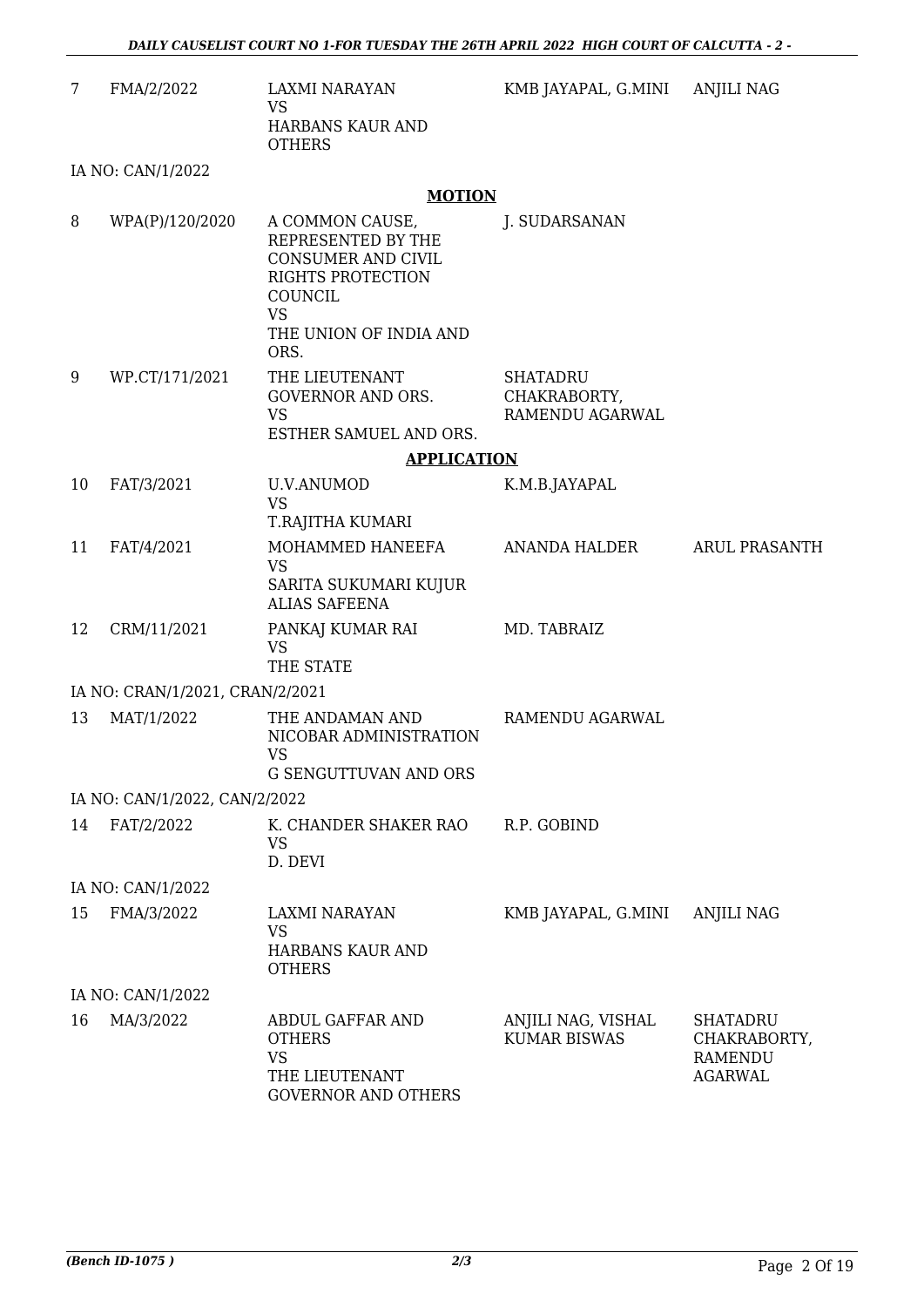| 17 | MA/4/2022         | SUKH DEV SINGH AND<br><b>OTHERS</b><br>VS.<br>THE LIEUTENANT<br><b>GOVERNOR AND OTHERS</b> | ANJILI NAG, VISHAL<br><b>KUMAR BISWAS</b> | <b>SHATADRU</b><br>CHAKRABORTY,<br><b>RAMENDU</b><br>AGARWAL |
|----|-------------------|--------------------------------------------------------------------------------------------|-------------------------------------------|--------------------------------------------------------------|
| 18 | FMA/5/2022        | THE EXECUTIVE ENGINEER<br>VS<br>UTTAM KUMAR SHAH                                           | RAMENDU AGARWAL                           |                                                              |
| 19 | MA/8/2022         | ISHTIAK ALI<br>VS<br>THE ASSISTANT<br><b>COMMISSIONER</b><br>(SETTLEMENT) AND ORS.         | ANANDA HALDER                             |                                                              |
|    |                   | <b>ORDER XLI RULE II</b>                                                                   |                                           |                                                              |
| 20 | SAT/8/2021        | RANI BALA MISTRY AND<br>ANR.<br><b>VS</b><br>HAREKRISHNA MONDAL<br><b>AND OTHERS</b>       | K. VIJAY KUMAR                            |                                                              |
|    | IA NO: CAN/1/2022 |                                                                                            |                                           |                                                              |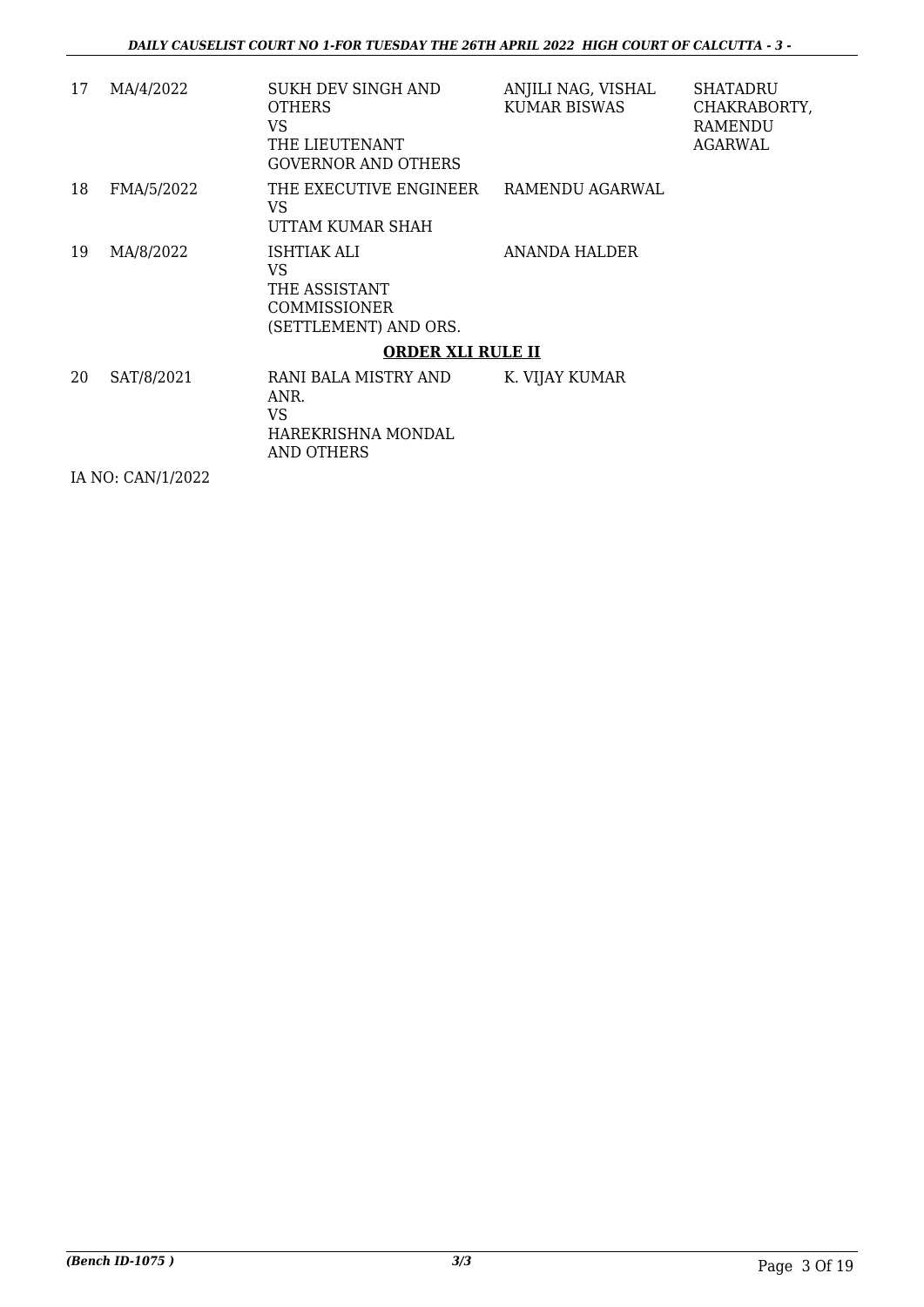

## Calcutta High Court

**In The Circuit Bench at Port Blair**

## **Appellate Side**

**DAILY CAUSELIST For Tuesday The 26th April 2022**

#### **COURT NO. 1**

#### **SINGLE BENCH (SB)**

#### **HON'BLE JUSTICE SHAMPA SARKAR**

#### **SPECIALLY FIXED MOTION**

| $\mathbf{1}$   | WPA/39/2022                 | SMT B CHANDRA KALA AND<br><b>ORS</b><br><b>VS</b><br>THE CHIEF SECRETARY,<br>ANDAMAN AND NICOBAR<br><b>ADMIN AND ORS</b> | SANJAY SAHA                          | <b>SALIM MOHAMMED</b>                                               |
|----------------|-----------------------------|--------------------------------------------------------------------------------------------------------------------------|--------------------------------------|---------------------------------------------------------------------|
| $\overline{2}$ | WPA/40/2022                 | SATYENDRA SINGH<br><b>VS</b><br>THE CHIEF SECRETARY,<br>ANDAMAN AND NICOBAR<br>ADMIN, PORT BLAIR AND ORS                 | <b>SANJAY SAHA</b>                   | <b>SALIM MOHAMMED</b>                                               |
|                |                             | <b>SPECIALLY FIXED MATTERS</b>                                                                                           |                                      |                                                                     |
| 3              | WPA/76/2020                 | <b>JOHN WESLEY</b><br><b>VS</b><br>THE ANDAMAN AND<br>NICOBAR ADMINISTRATION<br>AND ORS.                                 | K.VIJAY KUMAR                        | M.P.KAMARAJ                                                         |
|                |                             | <b>MOTION</b>                                                                                                            |                                      |                                                                     |
| 4              | WPA/78/2021                 | ABDUL HASSIM AND ORS.<br><b>VS</b><br>THE LIEUTENANT<br><b>GOVERNOR AND ORS.</b>                                         | MOHD. TABRAIZ                        | <b>SHATADRU</b><br><b>CHAKRABORTY</b>                               |
| 5              | WPA/91/2021<br>(12.30 P.M.) | V.M. KUNJAMOO<br><b>VS</b><br>THE ANDAMAN AND<br>NICOBAR ADMINISTRATION<br>AND ORS.                                      | DEEP CHAIM KABIR,<br>S. AJITH PRASAD | <b>SHATADRU</b><br>CHAKRABORTY,<br><b>RAMENDU</b><br><b>AGARWAL</b> |
| 6              | WPA/204/2021                | <b>FATHIMA YUSUF</b><br><b>VS</b><br>THE ANDAMAN AND<br>NICOBAR ADMINISTRATION<br>AND ORS.                               | <b>ANJILI NAG</b>                    | N.A.KHAN                                                            |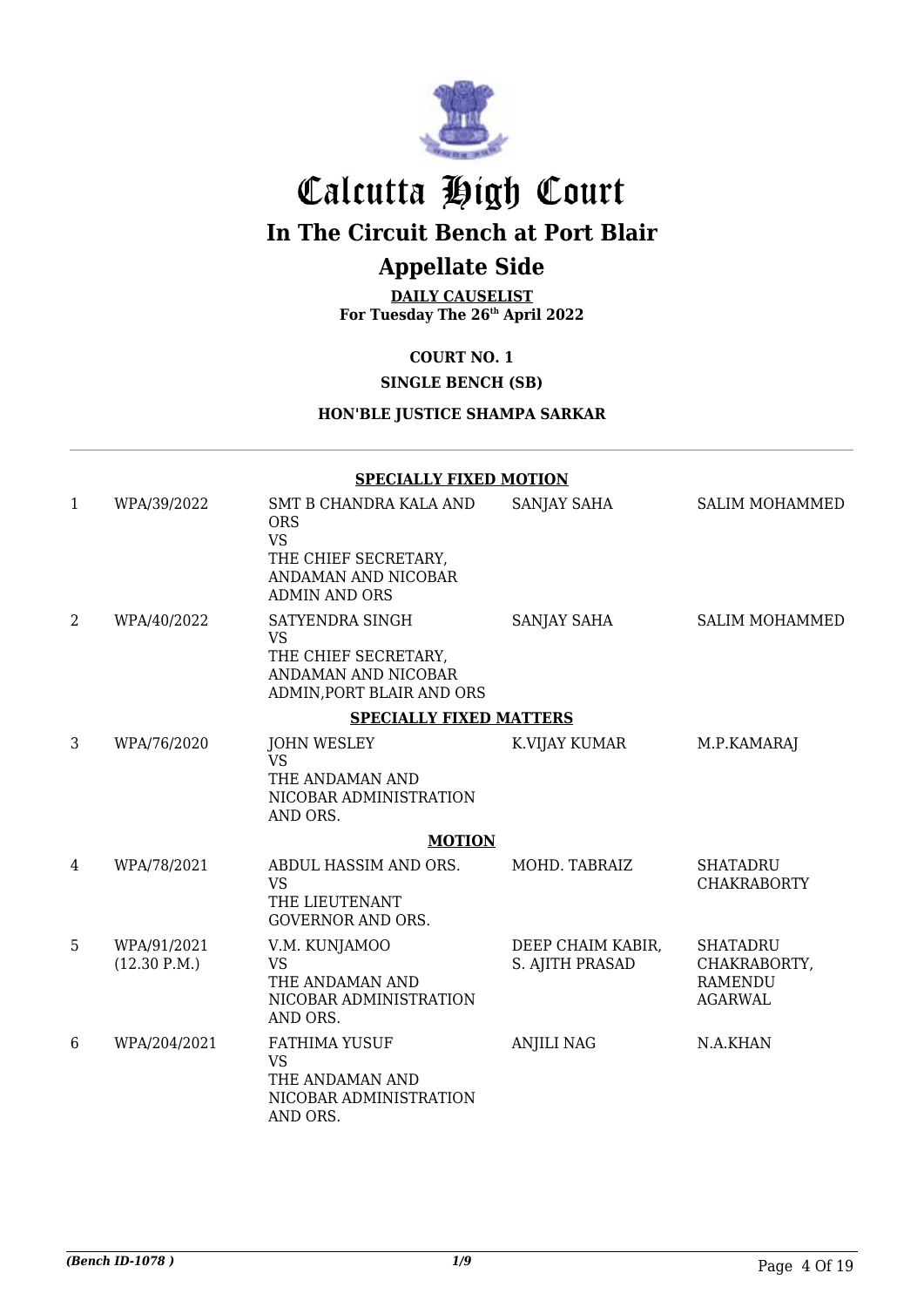| 7  | WPA/278/2021 | ATUL BISWAS AND ANR.<br><b>VS</b>                                                                                                  | <b>ANJILI NAG</b>    | <b>RAMENDU</b><br><b>AGARWAL</b>                             |
|----|--------------|------------------------------------------------------------------------------------------------------------------------------------|----------------------|--------------------------------------------------------------|
|    |              | THE DEPUTY COMMISSIONER<br>AND ANR.                                                                                                |                      |                                                              |
| 8  | WPA/292/2021 | <b>K.KANNAN</b><br><b>VS</b><br>THE ANDAMAN AND<br>NICOBAR ADMINISTRATION<br><b>AND OTHERS</b>                                     | <b>S.GLORIA MARY</b> | RAMENDU<br><b>AGARWAL</b>                                    |
| 9  | WPA/316/2021 | KANAI LALL SARKAR AND<br><b>ANOTHER</b><br><b>VS</b><br>THE UNION TERRITORY OF<br>ANDAMAN AND NICOBAR<br><b>ISLANDS AND OTHERS</b> | K.M.B. JAYAPAL       | <b>SALIM MOHAMMED</b>                                        |
| 10 | WPA/50/2022  | <b>SHAKTI DAS</b><br><b>VS</b><br>THE DEPUTY COMMISSIONER<br><b>AND OTHERS</b>                                                     | ANANDA HALDER        | SALIM MOHAMMED,<br><b>V.D.SIVABALAN</b>                      |
| 11 | WPA/60/2022  | <b>INDERNATH</b><br><b>VS</b><br>THE LIEUTENANT<br><b>GOVERNOR AND OTHERS</b>                                                      | <b>K.SABIR</b>       | SALIM MOHAMMED                                               |
| 12 | WPA/62/2022  | <b>JAG NARAYAN</b><br><b>VS</b><br>THE ANDAMAN AND<br>NICOBAR ADMINISTRATION<br>AND ORS.                                           | K.M.B.JAYAPAL        | SALIM MOHAMMED                                               |
| 13 | WPA/69/2022  | <b>VINITHA KUMARI</b><br><b>VS</b><br>THE LIEUTENANT<br><b>GOVERNOR AND ORS.</b>                                                   | K.M.B.JAYAPAL        |                                                              |
| 14 | WPA/70/2022  | TARAMANI DEVI<br>VS<br>THE ANDAMAN AND<br>NICOBAR ADMINISTRATION<br>AND ANR.                                                       | K.M.B.JAYAPAL        |                                                              |
| 15 | WPA/71/2022  | MISS KIRAN KUMARI<br><b>VS</b><br>THE ANDAMAN AND<br>NICOBAR ADMINISTRATION<br>AND ANR.                                            | K.M.B.JAYAPAL        |                                                              |
| 16 | WPA/75/2022  | M/S HONEY BAR AND<br><b>RESTAURANT</b><br>VS<br>THE UNION TERRITORY OF<br>ANDAMAN AND NICOBAR<br><b>ISLAND AND ORS.</b>            | K.M.B. JAYAPAL       | <b>SHATADRU</b><br>CHAKRABORTY,<br>RAMENDU<br><b>AGARWAL</b> |
| 17 | WPA/77/2022  | MANTU MONDAL<br>VS<br>THE DEPUTY COMMISSIONER                                                                                      | K.SABIR              |                                                              |
| 18 | WPA/78/2022  | <b>JULEE BAIRAGI</b><br><b>VS</b><br>THE REGISTRAR (BIRTHS<br>AND DEATHS) AND ANR.                                                 | <b>ANJILI NAG</b>    |                                                              |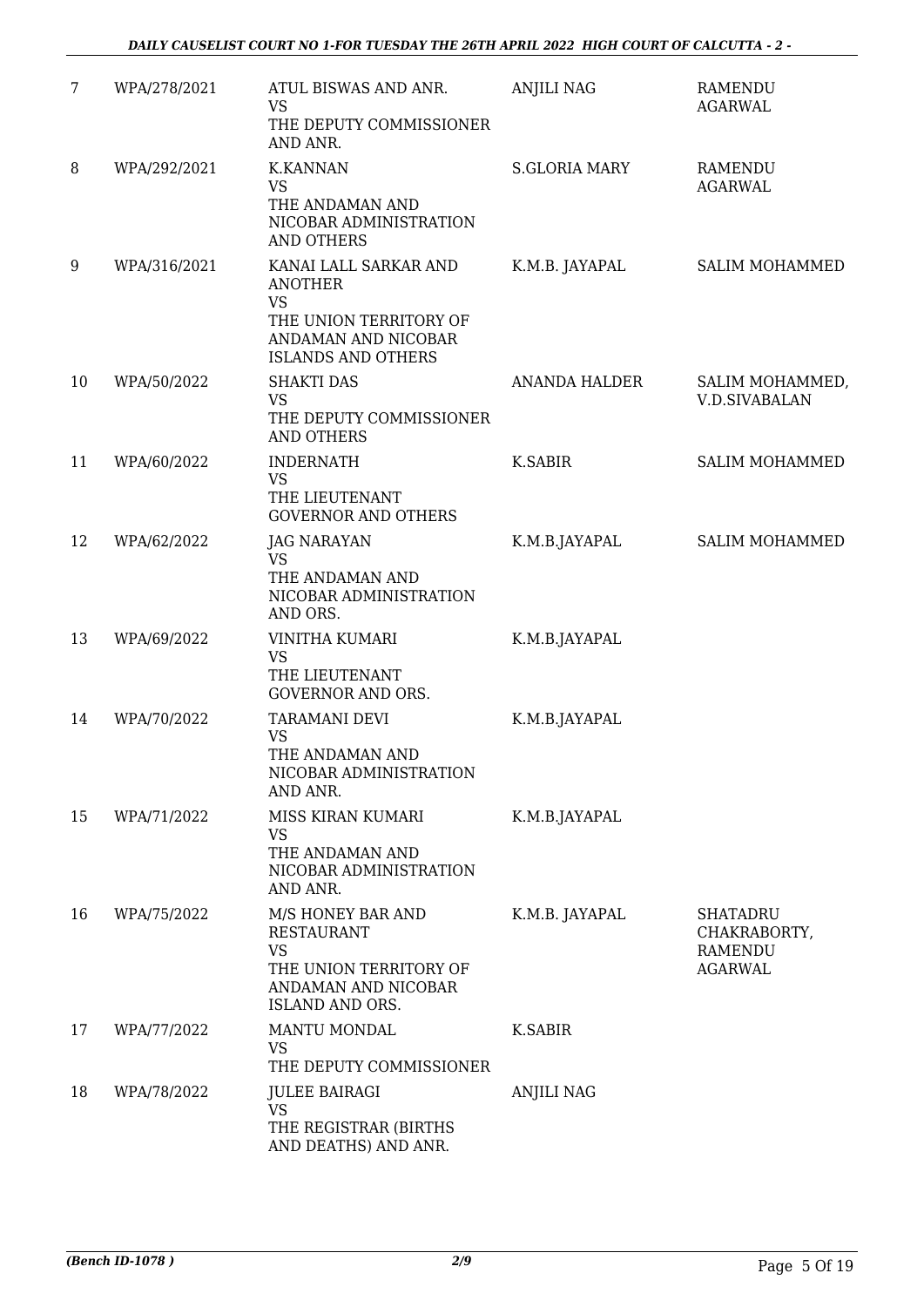| 19 | WPA/79/2022 | A. KANNAN<br><b>VS</b><br>THE SUB-<br><b>DIVISIONALMAGISTRATE</b>                                         | <b>ANJILI NAG</b>     |
|----|-------------|-----------------------------------------------------------------------------------------------------------|-----------------------|
| 20 | WPA/80/2022 | <b>PURNIMA</b><br><b>VS</b><br>THE ANDAMAN AND<br>NICOBAR ADMINISTRATION<br>AND ANR.                      | K.M.B. JAYAPAL        |
| 21 | WPA/81/2022 | ROOFERS HOTELS LIMITED<br>AND ANR.<br><b>VS</b><br>THE DEPUTY<br>COMMISSIONERA AND ORS.                   | <b>ANJILI NAG</b>     |
| 22 | WPA/82/2022 | SASHIKALA<br><b>VS</b><br>THE ANDAMAN AND<br>NICOBAR ADMINISTRATION<br>AND ANR.                           | K.M.B.JAYAPAL         |
| 23 | WPA/83/2022 | K. SARAVANAN<br><b>VS</b><br>THE LIEUTENANT<br><b>GOVERNOR AND ORS.</b>                                   | <b>ANJILI NAG</b>     |
| 24 | WPA/84/2022 | <b>SULABHA KISHEN</b><br><b>VS</b><br>THE ANDAMAN AND<br>NICOBAR ADMINISTRATION<br>AND ANR.               | K.M.B. JAYAPAL        |
| 25 | WPA/85/2022 | <b>VIKAS KISHEN</b><br><b>VS</b><br>THE ANDAMAN AND<br>NICOBAR ADMINISTRATION<br>AND ANR.                 | K.M.B. JAYAPAL        |
| 26 | WPA/86/2022 | M/S HOTEL DREAM PALACE<br>AND ORS.<br><b>VS</b><br>THE CHIEF LABOUR<br>COMMISSIONER (CENTRAL)<br>AND ORS. | <b>RAKESH KUMAR</b>   |
| 27 | WPA/87/2022 | <b>KHAGAN SIKDER</b><br>VS<br>THE LIEUTENANT<br><b>GOVERNOR AND ORS.</b>                                  | PROHIT MOHAN LAL      |
| 28 | WPA/94/2022 | SANTHA KUMARI<br>VS.<br>THE LIEUTENANT<br><b>GOVERNOR AND ORS.</b>                                        | <b>MAHESHWAR LALL</b> |
| 29 | WPA/96/2022 | T.V.MOHAN<br><b>VS</b><br>THE LIEUTENANT<br>GOVERNOR AND ORS.                                             | <b>VEEDUR NARAYAN</b> |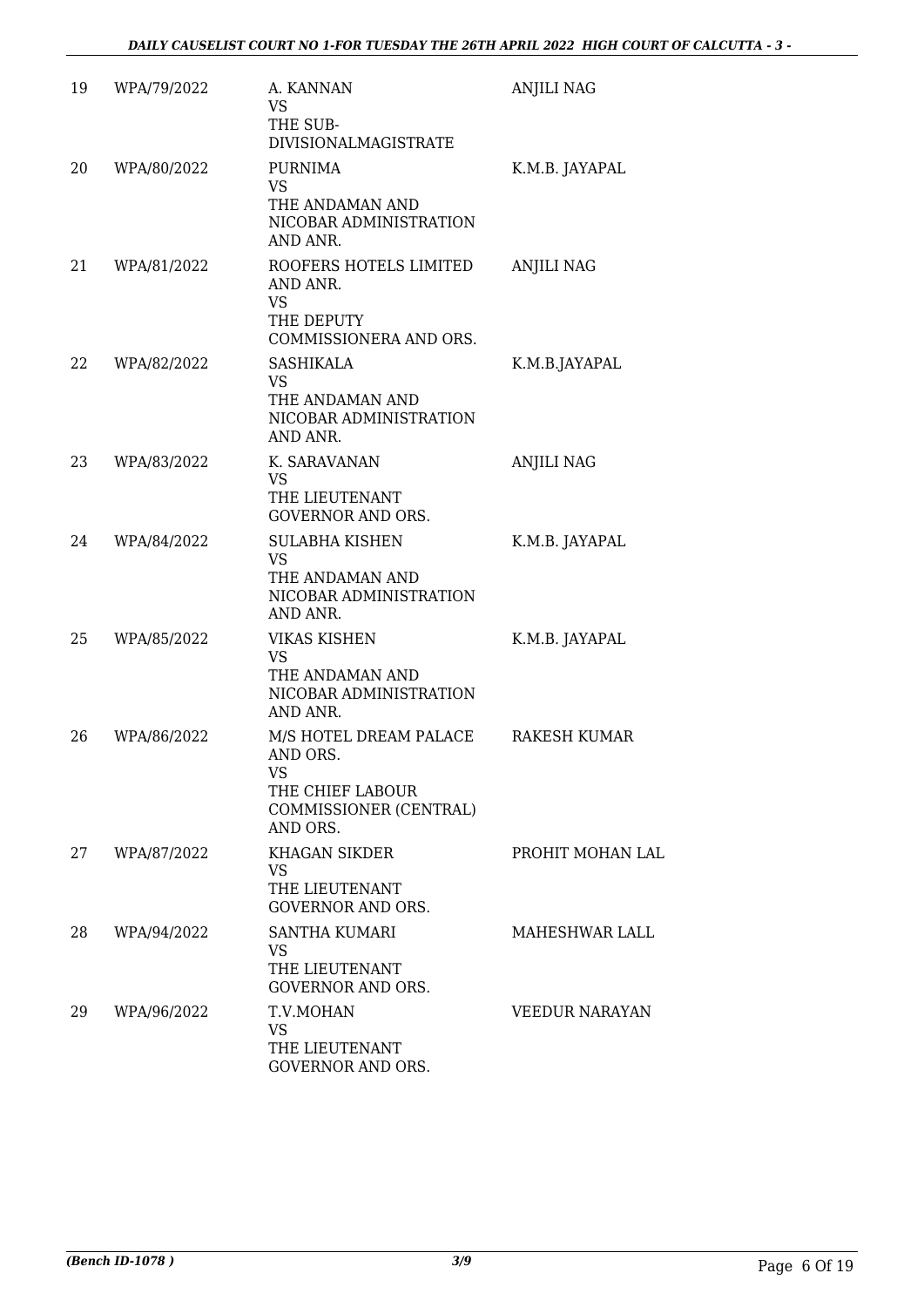| 30 | WPA/104/2022 | A. PRIYADHARSHAN ALIAS<br><b>DARSAN</b><br>VS<br>THE ANDAMAN AND<br>NICOBAR ADMINISTRATION      | K.M.B. JAYAPAL                      |
|----|--------------|-------------------------------------------------------------------------------------------------|-------------------------------------|
| 31 | WPA/105/2022 | AND ORS.<br>C. ARMUGAM<br>VS<br>THE ANDAMAN AND                                                 | K.M.B. JAYAPAL                      |
|    |              | NICOBAR ADMINISTRATION<br>AND ORS.                                                              |                                     |
| 32 | WPA/107/2022 | MOHD. SHAFI AND ORS.<br><b>VS</b>                                                               | <b>V.D.SIVABALAN</b>                |
|    |              | THE ANDAMAN AND<br>NICOBAR ADMINISTRATION<br>AND ORS.                                           |                                     |
| 33 | WPA/110/2022 | S. BALARAMAN<br><b>VS</b><br>THE ANDAMAN AND<br>NICOBAR ADMINISTRATION<br>AND ANR.              | K.M.B. JAYAPAL                      |
| 34 | WPA/111/2022 | RAJA BHAGWAN DAS KAPOOR<br><b>VS</b><br>THE ANDAMAN AND<br>NICOBAR ADMINISTRATION<br>AND ANR.   | K.M.B. JAYAPAL                      |
| 35 | WPA/115/2022 | ANAMIKA MONDAL<br>VS<br>THE SUPERINTENDING<br>ENGINEER AND ANR.                                 | <b>ANANDA HALDER</b>                |
| 36 | WPA/116/2022 | P.K. MADHAVAN<br><b>VS</b><br>ANDAMAN AND NICOBAR<br>STATE COOPERATIVE BANK<br>LIMITED AND ANR. | <b>GOPALA BINNU</b><br><b>KUMAR</b> |
| 37 | WPA/117/2022 | <b>SUSILA TOPPO</b><br>VS.<br>THE SUPERINTENDING<br>ENGINEER AND ORS.                           | C.KALA DEVI                         |
| 38 | WPA/118/2022 | <b>SUBRATA ROY</b><br><b>VS</b><br>THE SUPERINTENDING<br>ENGINEER AND ORS.                      | C. KALA DEVI                        |
| 39 | WPA/119/2022 | NARESH MAZUMDAR<br><b>VS</b><br>THE SUPERINTENDING<br>ENGINEER AND ORS.                         | C.KALA DEVI                         |
| 40 | WPA/120/2022 | THARSIHILA KERKETTA<br>VS.<br>THE SUPERINTENDING<br>ENGINEER AND ORS.                           | C. KALA DEVI                        |
| 41 | WPA/121/2022 | VINOD KUMAR TOPPO<br>VS<br>THE SUPERINTENDING<br>ENGINEER AND ORS.                              | C. KALA DEVI                        |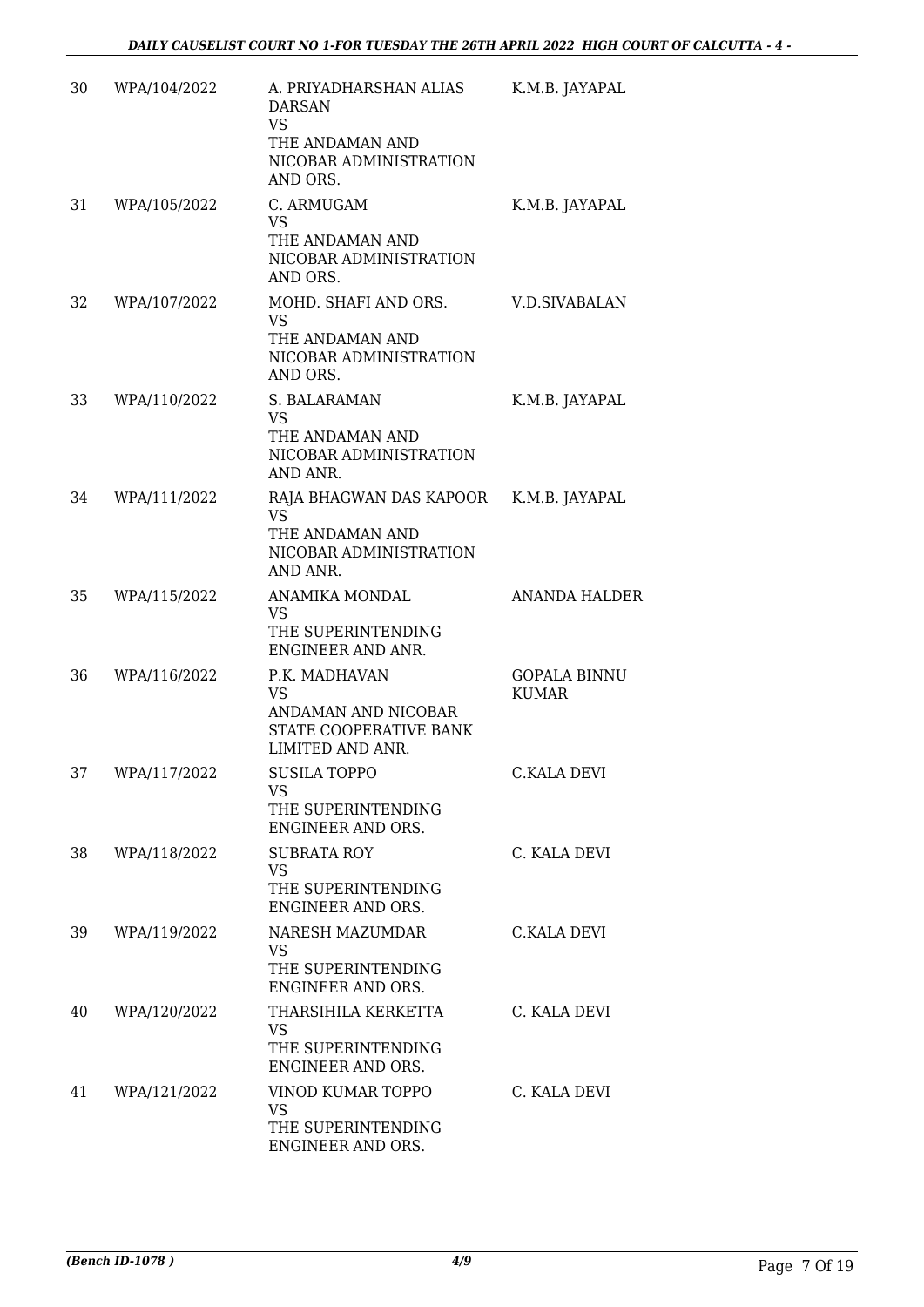| 42 | WPA/122/2022 | NEPAL MONDAL<br><b>VS</b><br>THE SUPERINTENDING<br><b>ENGINEER</b>                                   | SMTI. KALA DEVI                     |
|----|--------------|------------------------------------------------------------------------------------------------------|-------------------------------------|
| 43 | WPA/123/2022 | <b>JOHNSON</b><br><b>VS</b><br>THE SUPERINTENDING<br><b>ENGINEER</b>                                 | <b>SMTI. KALA DEVI</b>              |
| 44 | WPA/124/2022 | <b>CHINNA BABU</b><br><b>VS</b><br>THE SUPERINTENDING<br><b>ENGINEER</b>                             | SMTI. C. KALA DEVI                  |
| 45 | WPA/125/2022 | BHABASINDHU MONDAL<br><b>VS</b><br>THE SUPERINTENDING<br>ENGINEER AND ORS.                           | C. KALA DEVI                        |
| 46 | WPA/128/2022 | <b>JASINTA TIGGA</b><br><b>VS</b><br>THE SUPERINTENDING<br>ENGINEER AND ORS.                         | C. KALA DEVI                        |
| 47 | WPA/129/2022 | <b>SHIMA DAS</b><br><b>VS</b><br>THE SUPERINTENDING<br>ENGINEER AND ORS.                             | <b>C.KALA DEVI</b>                  |
| 48 | WPA/130/2022 | SUDESH SINGH AND ANR.<br><b>VS</b><br>THE LIEUTENANT<br><b>GOVERNOR AND ORS.</b>                     | <b>ANJILI NAG</b>                   |
| 49 | WPA/131/2022 | <b>ABDUL LAISH</b><br><b>VS</b><br>ANDAMAN AND NICOBAR<br>STATE COOPERATIVE BANK<br>LIMITED AND ANR. | <b>GOPALA BINNU</b><br><b>KUMAR</b> |
| 50 | WPA/132/2022 | ANNAMMA JOHN<br><b>VS</b><br>ANDAMAN AND NICOBAR<br>STATE COOPERATIVE BANK<br>LIMITED AND ANR.       | <b>GOPALA BINNU</b><br><b>KUMAR</b> |
| 51 | WPA/133/2022 | <b>RAJESH PAUL</b><br><b>VS</b><br>THE SUPERINTENDING<br><b>ENGINEER</b>                             | <b>GOPALA BINNU</b><br><b>KUMAR</b> |
| 52 | WPA/134/2022 | M. CHANDRAN<br><b>VS</b><br>THE ANDAMAN AND<br>NICOBAR ADMINISTRATION<br>AND ORS.                    | G.MINI                              |
| 53 | WPA/135/2022 | C. BEULAH<br><b>VS</b><br>THE SUPERINTENDING<br>ENGINEER AND ANR.                                    | V.D. SIVA BALAN                     |

#### **FOR ORDERS**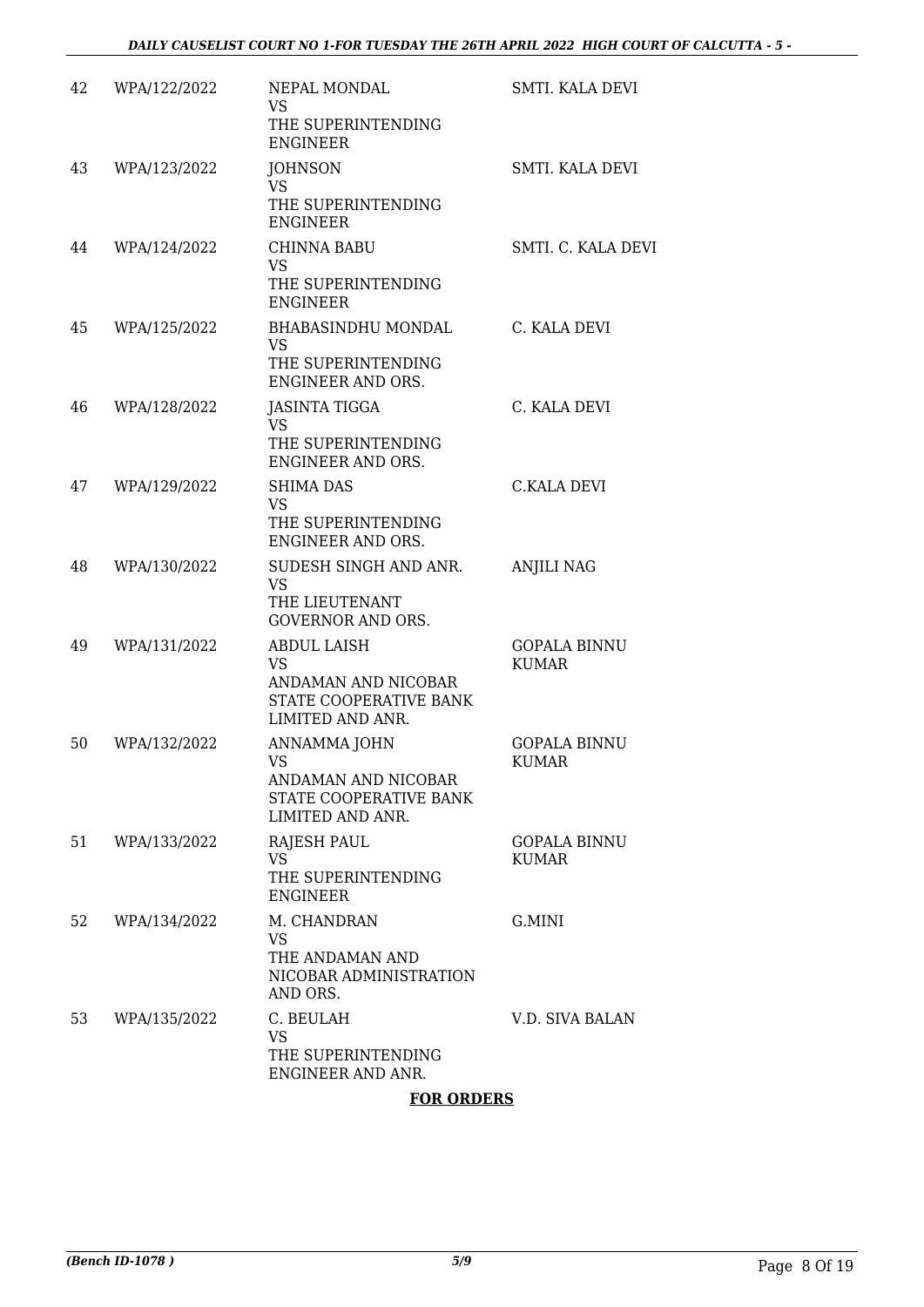| 54 | WPA/92/2021       | SHABAB ALI AND ORS.<br><b>VS</b><br>THE LIEUTENANT<br><b>GOVERNOR AND ORS.</b>                          | ANANDA HALDER                               | ARUL PRASANTH,<br>K.M.B.JAYAPAL                                     |
|----|-------------------|---------------------------------------------------------------------------------------------------------|---------------------------------------------|---------------------------------------------------------------------|
|    | wt55 WPA/313/2018 | <b>SHOBA SINGH</b><br>VS<br>THE ANDAMAN AND<br>NICOBAR ADMINISTRATION<br>AND ORS.                       | K.M.B.JAYAPAL                               |                                                                     |
| 56 | WPA/192/2021      | CENTRE OF INDIAN TRADE<br><b>UNIONS</b><br><b>VS</b><br>THE LIEUTENANT<br>GOVERNOR AND ORS.             | <b>G.BINNU KUMAR</b>                        | <b>SHATADRU</b><br>CHAKRABORTY,<br>RAMENDU<br><b>AGARWAL</b>        |
|    |                   | <b>APPLICATION</b>                                                                                      |                                             |                                                                     |
| 57 | AP/3/2022         | M/S RAVI REALCONS PVT.<br>LTD.<br><b>VS</b><br>THE CHIEF ENGINEER AND<br>ANR.                           | TERENCE DCRUZ                               |                                                                     |
| 58 | AP/4/2022         | M. MUTHARANAM @<br>MUTHURANAM<br><b>VS</b><br>M. RAMAMOORTHY                                            | <b>ANJILI NAG</b>                           |                                                                     |
|    |                   | <b>FOR HEARING</b>                                                                                      |                                             |                                                                     |
| 59 | WPA/159/2014      | A.ZAHEED<br><b>VS</b><br>THE ANDAMAN AND<br>NICOBAR ADMINISTRATION<br>AND ORS.                          | K.M.B.JAYAPAL,<br>G.MINI                    | <b>ARUL PRASANTH</b>                                                |
| 60 | WPA/9/2018        | P.SUNDARA RAO<br><b>VS</b><br>THE LIEUTENANT<br><b>GOVERNOR AND ORS.</b>                                | <b>GOPALA BINNU</b><br><b>KUMAR</b>         | <b>SHATADRU</b><br>CHAKRABORTY,<br><b>RAMENDU</b><br><b>AGARWAL</b> |
|    | 61 WPA/236/2018   | EXECUTIVE ENGINEER,<br>CONSTRUCTION DIVISION-II,<br><b>APWD</b><br><b>VS</b><br>S. PRABHAKARAN AND ORS. | SHATADRU<br>CHAKRABORTY,<br>RAMENDU AGARWAL | <b>GOPALA BINNU</b><br><b>KUMAR</b>                                 |
| 62 | WPA/173/2019      | <b>SHRI BIRSA KINDO</b><br>VS<br>THE DIVISIONAL FOREST<br>OFFICER, MAYABUNDER                           | <b>GOPALA BINU KUMAR</b>                    | <b>SHATADRU</b><br>CHAKRABORTY,<br>RAMENDU<br><b>AGARWAL</b>        |
| 63 | WPA/206/2019      | SUDEEP RAI SHARMA<br><b>VS</b><br>THE UNION OF INDIA AND<br>ORS.                                        | GOPALA BINU KUMAR                           | S.GANGULY                                                           |
| 64 | WPA/209/2019      | R. KAUSHALYA AND ORS.<br>VS<br>THE UNION OF INDIA AND<br>ORS.                                           | ANJILI NAG, SHIPRA<br><b>MANDAL</b>         | MOHD. TABRAIZ                                                       |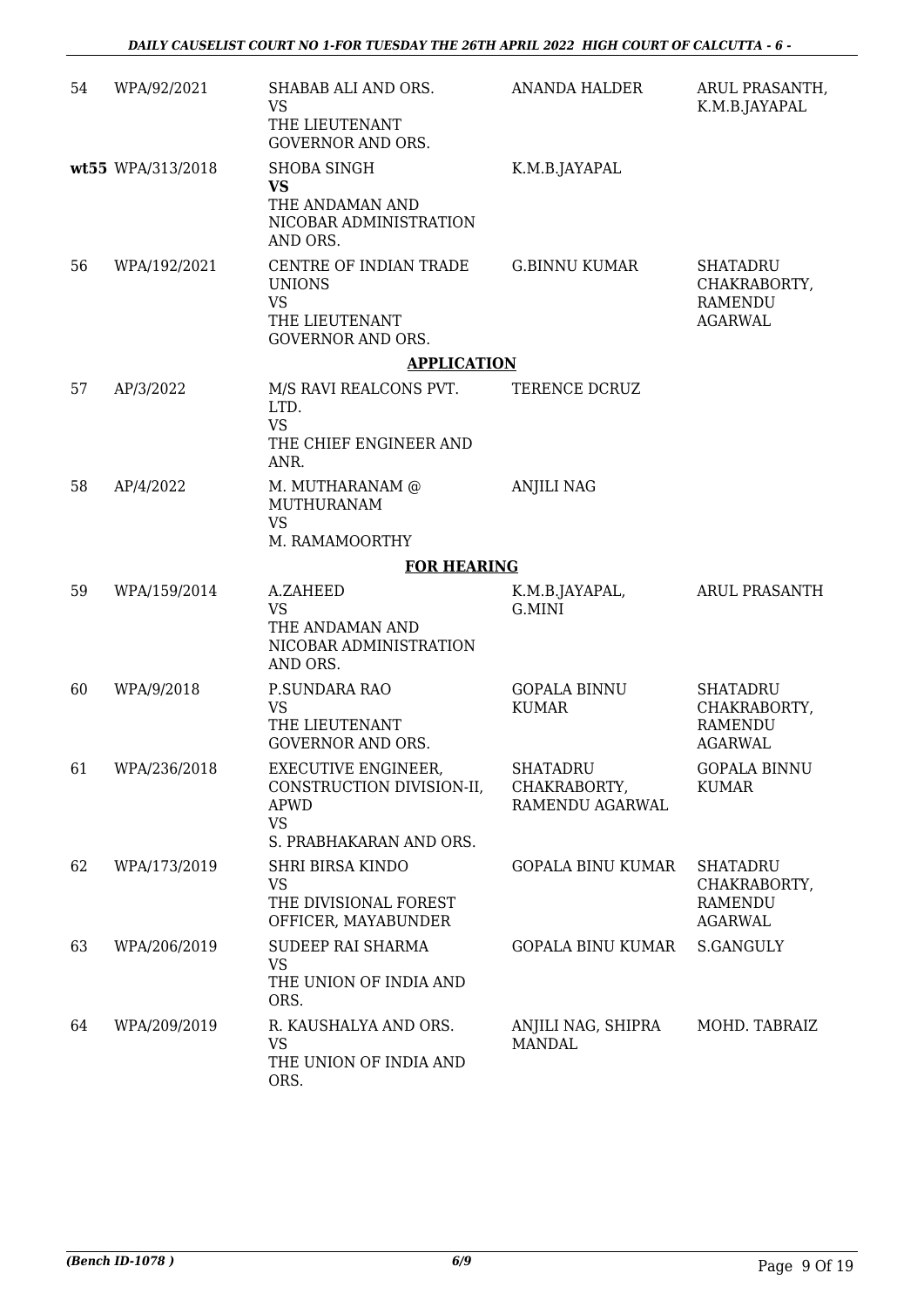| 65 | WPA/238/2019 | SMTI. PRIYA MINJ<br><b>VS</b><br>THE ANDAMAN AND<br>NICOBAR ADMINISTRATION<br>AND ANR.                                           | K. M. B. JAYAPAL                                   | <b>VIKAS TEWARY</b>                   |
|----|--------------|----------------------------------------------------------------------------------------------------------------------------------|----------------------------------------------------|---------------------------------------|
| 66 | WPA/241/2019 | THE EXECUTIVE ENGINEER<br>NORTH ANDAMAN<br>CONSTRUCTION DIVISION<br>(NACD)<br><b>VS</b><br>SMTI. REKHA NAIR AND ORS.             | <b>SHATADRU</b><br>CHAKRABORTY,<br>RAMENDU AGARWAL | <b>GOPALA BINNU</b><br><b>KUMAR</b>   |
| 67 | WPA/243/2019 | KARTICK AND ORS.<br><b>VS</b><br>THE LIEUTENANT<br><b>GOVERNOR AND ORS.</b>                                                      | ANJILI NAG, SHIPRA<br><b>MANDAL</b>                | RAMENDU<br><b>AGARWAL</b>             |
| 68 | WPA/246/2019 | A.SUNDAR<br><b>VS</b><br>THE HONBLE LIEUTENANT<br><b>GOVERNOR AND ORS.</b>                                                       | <b>GOPALA BINNU</b><br><b>KUMAR</b>                | <b>SHATADRU</b><br><b>CHAKRABORTY</b> |
| 69 | WPA/289/2019 | YOHANNAN SAJEEVAN AND<br>ANR.<br><b>VS</b><br>ANDAMAN AND NICOBR<br><b>ADMINISTRATION</b>                                        | DEEP CHAIM KABIR,<br><b>AJIT PRASAD</b>            |                                       |
| 70 | WPA/329/2019 | TOURIST WORKERS UNION<br>AND ANR.<br><b>VS</b><br>THE ANDAMAN AND<br>NICOBAR ADMINISTRATION<br>AND ORS.                          | <b>GOPALA BINNU</b><br><b>KUMAR</b>                | V.TIWARI, ANJILI<br><b>NAG</b>        |
| 71 | WPA/34/2020  | SMTI. REBA MONDAL<br><b>VS</b><br>THE UNION OF INDIA AND<br>ORS.                                                                 | <b>ANANDA HALDER</b>                               | <b>RAMENDU</b><br>AGARWAL             |
| 72 | WPA/52/2020  | P.KANNAN<br>VS<br>THE UNION OF INDIA AND<br>ORS.                                                                                 | K.M.B.JAYAPAL                                      | <b>AJAY KUMAR</b><br>MANDAL           |
| 73 | WPA/54/2020  | <b>KISHEN RAM</b><br><b>VS</b><br>THE LIEUTENANT<br><b>GOVERNOR AND ORS.</b>                                                     | G. MINI AND K.M.B.<br><b>JAYAPAL</b>               | <b>SHATADRU</b><br><b>CHAKRABORTY</b> |
| 74 | WPA/90/2020  | S. SHANMUGANATHAN<br>VS<br>ANDAMAN NICOBAR ISLANDS<br>INTEGRATED DEVELOPMENT<br><b>CORPORATION LIMITED</b><br>(ANIIDCO) AND ANR. | <b>GOPALA BINU KUMAR</b>                           | ANJILI NAG                            |
| 75 | WPA/91/2020  | Miss Saruna Niza<br><b>VS</b><br>Andaman Nicobar Islands<br><b>Integrated Development</b><br>Corporation Limited (ANIIDCO)       | Gopala Binu Kumar                                  | Mrs. Anjali Nag                       |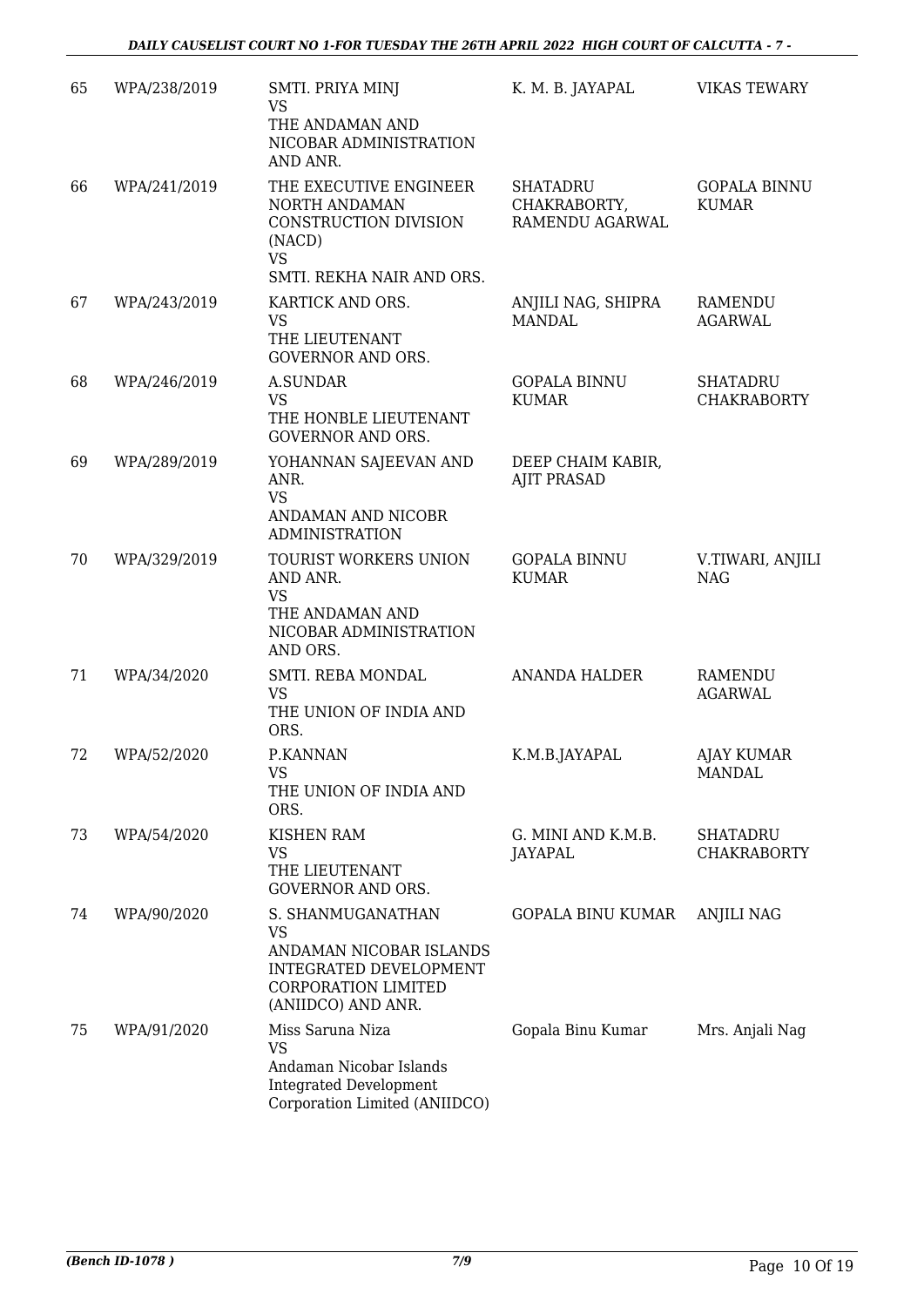#### *DAILY CAUSELIST COURT NO 1-FOR TUESDAY THE 26TH APRIL 2022 HIGH COURT OF CALCUTTA - 8 -*

| 76 | WPA/94/2020       | JOHN EKKA AND ORS.<br><b>VS</b><br>THE UNION OF INDIA AND<br>ORS.                          | <b>GOPALA BINNU</b><br><b>KUMAR</b> | <b>SHATADRU</b><br><b>CHAKRABORTY</b> |
|----|-------------------|--------------------------------------------------------------------------------------------|-------------------------------------|---------------------------------------|
| 77 | WPA/95/2020       | <b>ANITA XESS</b><br><b>VS</b><br>THE UNION OF INDIA AND<br>ORS.                           | <b>GOPALA BINNU</b><br><b>KUMAR</b> | <b>SHATADRU</b><br><b>CHAKRABORTY</b> |
| 78 | WPA/96/2020       | P.VAIKUNTA RAO<br><b>VS</b><br>THE UNION OF INDIA AND<br>ORS.                              | <b>GOPALA BINNU</b><br><b>KUMAR</b> | <b>SHATADRU</b><br><b>CHAKRABORTY</b> |
| 79 | WPA/97/2020       | P.YADAVA RAO<br><b>VS</b><br>THE UNION OF INDIA AND<br>ORS.                                | <b>GOPALA BINNU</b><br><b>KUMAR</b> | <b>SHATADRU</b><br><b>CHAKRABORTY</b> |
| 80 | WPA/102/2020      | SHRI. AKSHAY PANT<br><b>VS</b><br>THE UNION OF INDIA AND<br>ORS.                           | G. MINI AND K.M.B.<br>JAYAPAL       | M.P.KAMARAJ                           |
| 81 | WPA/105/2020      | PREM KISHEN<br><b>VS</b><br>THE ANDAMAN AND<br>NICOBAR ADMINISTRATION<br>AND ORS.          | K.M.B.JAYAPAL,<br>G.MINI            | RAMENDU<br><b>AGARWAL</b>             |
|    | wt82 WPA/103/2020 | <b>HARISH KISHEN</b><br><b>VS</b><br>THE ANDAMAN AND<br>NICOBAR ADMINISTRATION<br>AND ORS. | K.M.B.JAYAPAL,<br>G.MINI            | RAMENDU<br><b>AGARWAL</b>             |
|    | wt83 WPA/104/2020 | <b>RAM KISHEN</b><br><b>VS</b><br>THE ANDAMAN AND<br>NICOBAR ADMINISTRATION<br>AND ORS.    | K.M.B.JAYAPAL,<br>G.MINI            | <b>RAMENDU</b><br><b>AGARWAL</b>      |
|    | wt84 WPA/106/2020 | PERNITA DEVI<br><b>VS</b><br>THE ANDAMAN AND<br>NICOBAR ADMINISTRATION<br>AND ORS.         | K.M.B.JAYAPAL,<br>G.MINI            | <b>RAMENDU</b><br><b>AGARWAL</b>      |
|    | wt85 WPA/70/2021  | HAR JEEVAN RAM<br>VS.<br>THE LIEUTENANT<br><b>GOVERNOR AND ORS.</b>                        | K.M.B.JAYAPAL                       | <b>RAMENDU</b><br>AGARWAL             |
|    | wt86 WPA/71/2021  | PREM KISHEN<br><b>VS</b><br>THE ANDAMAN AND<br>NICOBAR ADMINISTRATION<br>AND ORS.          | K.M.B.JAYAPAL                       | <b>RAMENDU</b><br><b>AGARWAL</b>      |
|    | wt87 WPA/72/2021  | <b>HARISH KISHEN</b><br><b>VS</b><br>THE ANDAMAN AND<br>NICOBAR ADMINISTRATION<br>AND ORS. | K.M.B. JAYAPAL                      | <b>RAMENDU</b><br>AGARWAL             |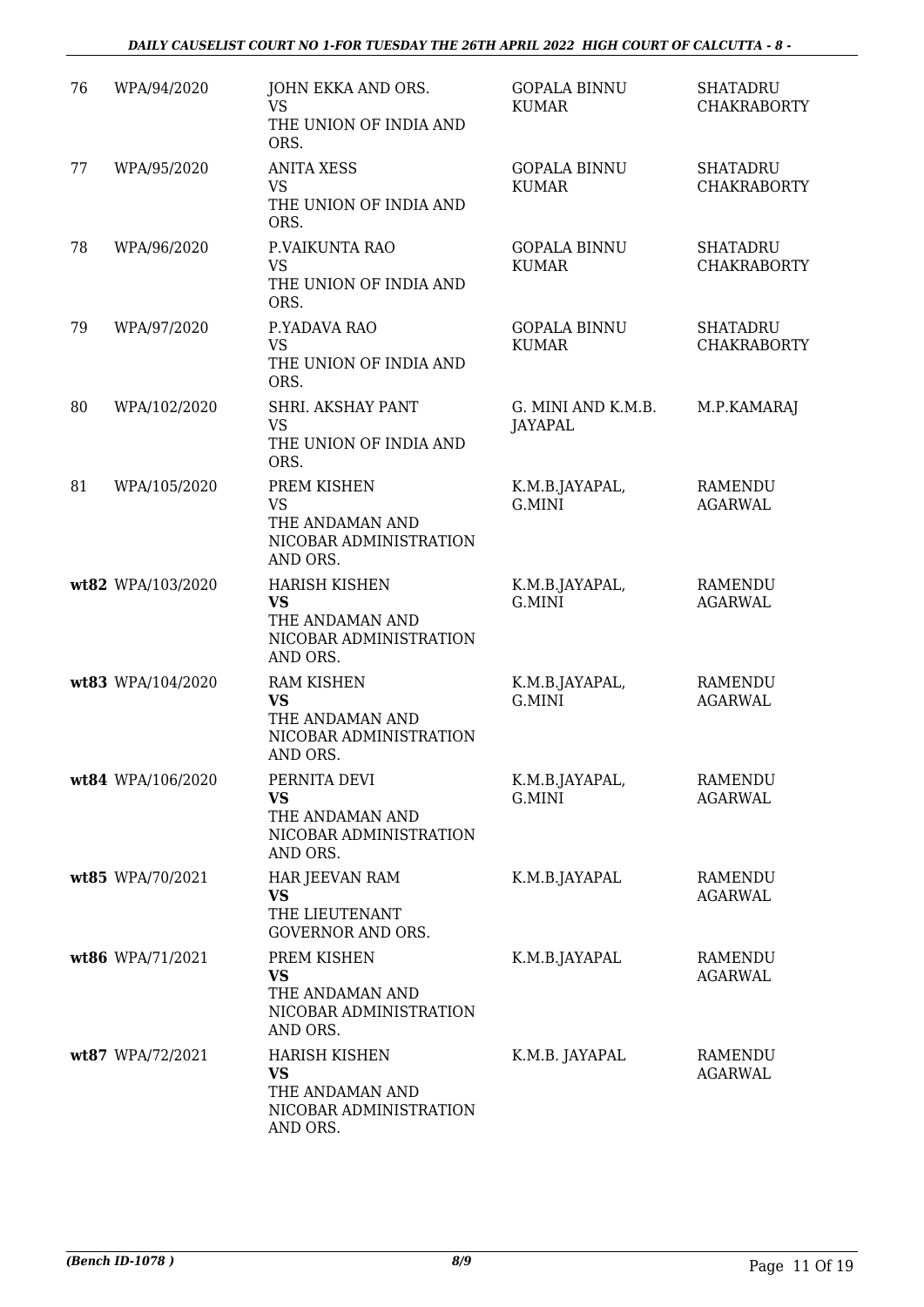#### *DAILY CAUSELIST COURT NO 1-FOR TUESDAY THE 26TH APRIL 2022 HIGH COURT OF CALCUTTA - 9 -*

| 88 | WPA/107/2020      | THE EXECUTIVE ENGINEER<br>VS<br>S.MANOHARI AND ORS.                                        | V.TIWARI                            | G.BINNU KUMAR                  |
|----|-------------------|--------------------------------------------------------------------------------------------|-------------------------------------|--------------------------------|
|    | wt89 WPA/117/2020 | S.MANOHARI AND ORS.<br>VS<br>THE EXECUTIVE ENGINEER,<br>PORT BLAIR NORTH<br>DIVISION, APWD | GOPALA BINNU<br><b>KUMAR</b>        | V.TIWARI                       |
| 90 | WPA/109/2020      | <b>SASI KALA</b><br>VS<br>THE UNION OF INDIA AND<br>ORS.                                   | K.M.B.JAYAPAL,<br>G.MINI            | <b>RAMENDU</b><br>AGARWAL      |
|    | wt91 WPA/110/2020 | <b>KHATHIJA</b><br><b>VS</b><br>THE UNION OF INDIA AND<br>ORS.                             | K.M.B.JAYAPAL                       | RAMENDU<br>AGARWAL             |
| 92 | WPA/2/2021        | <b>S.RAVINDRAN</b><br>VS<br>THE ADMINISTRATOR AND<br>ORS.                                  | ANJILI NAG, SHIPRA<br><b>MANDAL</b> | SHATADRU<br><b>CHAKRABORTY</b> |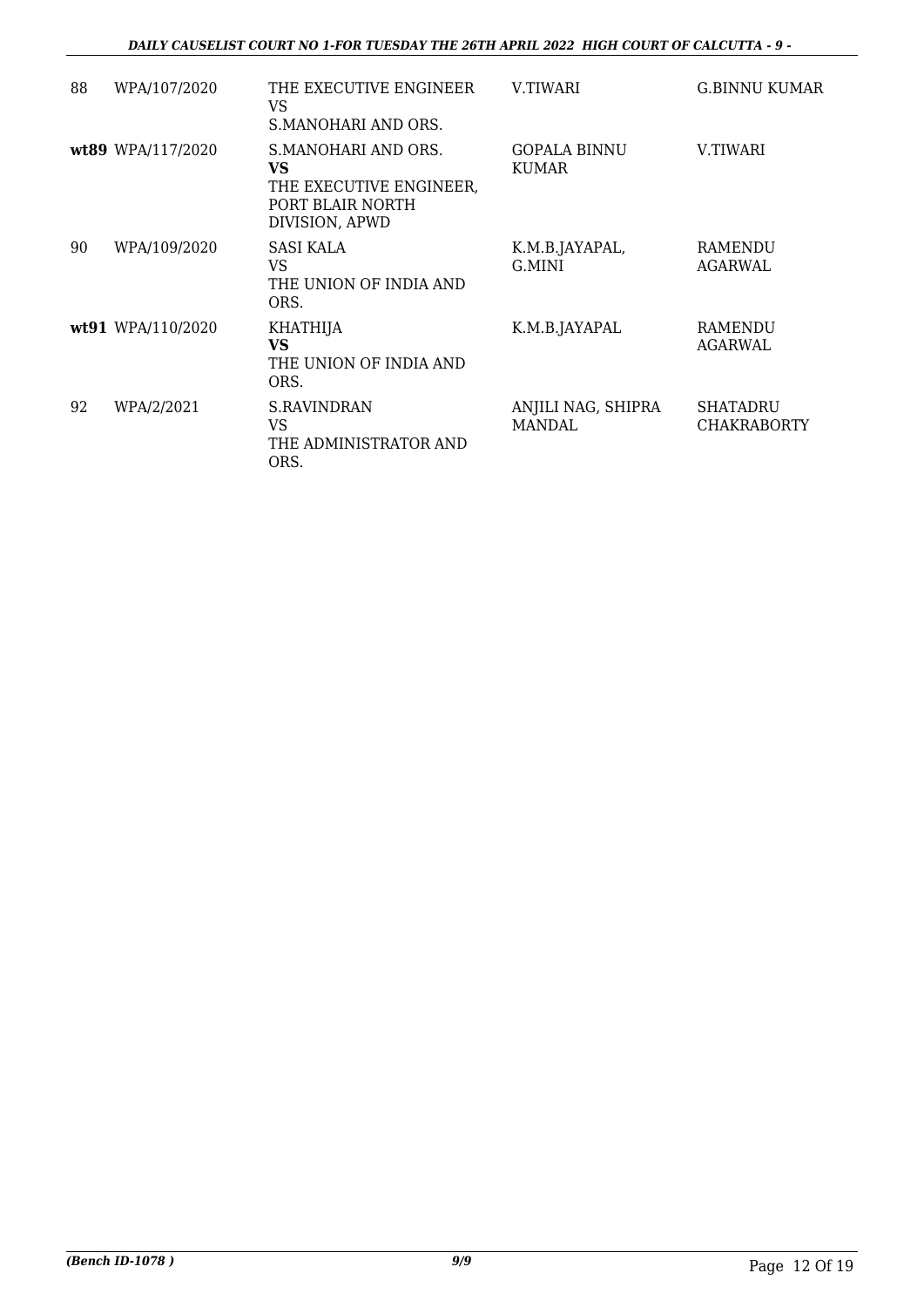

# Calcutta High Court

## **In The Circuit Bench at Port Blair**

### **Appellate Side**

**DAILY CAUSELIST For Tuesday The 26th April 2022**

**COURT NO. 2**

#### **SINGLE BENCH (SB)**

#### **HON'BLE JUSTICE ANANDA KUMAR MUKHERJEE**

#### **MOTION** 1 CO/14/2021 BALBIR SINGH AND ANOTHER VS GYAN SINGH AND ORS. ANJILI NAG K.M.B.JAYAPAL 2 CRR/17/2021 BISWAJEET HALDER VS KUMARI JIA HALDER S.AJITH PRASAD 3 CO/2/2022 NAMITA MISTRY AND ANOTHER VS PARITOSH MISTRY AND **OTHERS** GOPALA BINNU KUMAR 4 CRR/2/2022 AMIT KUMAR VS THE STATE ALISHAM VENKATESH 5 CO/3/2022 NAUSHAD ALI VS DHARMENDER MOHAN GOPALA BINNU KUMAR 6 CO/7/2022 JAYA CHANDRAN VS P. RENU ANJILI NAG 7 CO/9/2022 NEW INDIA ASSURANCE CO.LTD. VS SHOBHA BAI AND ORS. N.A.KHAN **APPLICATION** 8 CPAN/10/2019 ANDAMAN SARVAJANIK NIRMAN VIBAG MAZDOOR SANGH AND ANR. VS D.BALAJI GOPALA BINNU KUMAR ARUL PRASANTH

IA NO: CAN/1/2021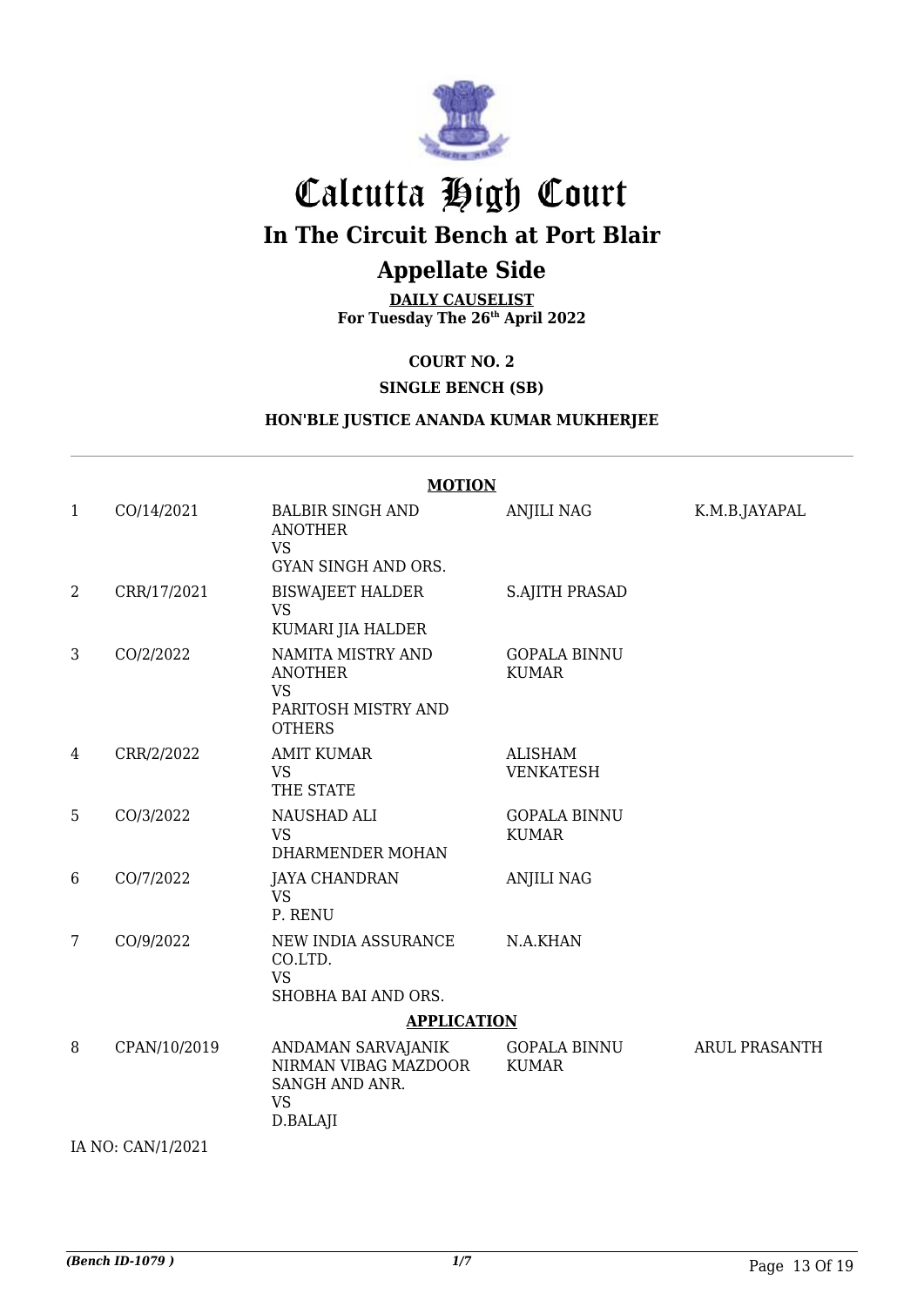| 9  | FMAT/3/2021                     | <b>AMIYO ROY</b><br><b>VS</b><br>THE DIRECTOR AND<br><b>ANOTHER</b>                     | <b>ANJILI NAG</b>                                | <b>RAMENDU</b><br>AGARWAL, LOKESH<br><b>CHEZIAN</b> |
|----|---------------------------------|-----------------------------------------------------------------------------------------|--------------------------------------------------|-----------------------------------------------------|
|    | IA NO: CAN/1/2021               |                                                                                         |                                                  |                                                     |
| 10 | CRA/10/2021                     | THE STATE<br><b>VS</b><br><b>MANOJ PAUL</b>                                             | $\mathbf R$                                      |                                                     |
|    | IA NO: CRAN/1/2021, CRAN/2/2021 |                                                                                         |                                                  |                                                     |
| 11 | CO/1/2022                       | UNION OF INDIA<br><b>VS</b><br><b>ATUL DHANOTIA</b>                                     | RAMENDU AGARWAL                                  |                                                     |
|    | IA NO: CAN/1/2022               |                                                                                         |                                                  |                                                     |
|    |                                 | <b>CONTEMPT APPLICATION</b>                                                             |                                                  |                                                     |
| 12 | CPAN/28/2019<br>IN WP195/2019   | SHRI MOHAMMED SAMEER<br>AND 33 ORS.<br><b>VS</b>                                        | <b>RAKESH KUMAR</b>                              |                                                     |
|    |                                 | <b>SUDHIR MAHAJAN</b>                                                                   |                                                  |                                                     |
|    |                                 | <b>FOR HEARING</b>                                                                      |                                                  |                                                     |
| 13 | CRR/12/2018                     | HARISH KUMAR AND ANR.<br><b>VS</b><br>THE STATE                                         | <b>KRISHNA RAO</b>                               | <b>RAKESH PAL</b><br><b>GOBIND</b>                  |
|    | IA NO: CRAN/1/2022              |                                                                                         |                                                  |                                                     |
| 14 | FMAT/3/2019                     | SABITA DEVI AND ORS.<br><b>VS</b><br>THE MANAGER AND ANR.                               | K.M.B.JAYAPAL,<br>G.MINI                         | ARUL PRASANTH,<br><b>ANITHA HEGDE</b>               |
| 15 | CRA/3/2019                      | THE STATE<br><b>VS</b><br>A.MAHESHWAR RAO AND<br>ORS.                                   | S.KARMAKAR                                       | ANJILI NAG, GOPALA<br><b>BINNU KUMAR</b>            |
| 16 | SA/4/2019                       | JAI NARAYAN SINGH<br><b>VS</b><br>BADRUDDIN AND ORS.                                    | K.M.B.JAYAPAL                                    | N.A.KHAN                                            |
| 17 | SA/7/2019                       | <b>SUKHODA ROY</b><br><b>VS</b><br>ANWESHA SARKAR AND<br>ANR.                           | <b>AJAY KUMAR</b><br><b>MANDAL</b>               | K.M.B.JAYAPAL,<br>G.MINI                            |
| 18 | CRA/12/2019                     | PRADEEP HALDER<br><b>VS</b><br>THE STATE                                                | D. ILANGO AND R.<br>PRADEEP                      | A.S.ZINU                                            |
| 19 | CRR/28/2019                     | K.D.UNNITHAN<br><b>VS</b><br>THE STATE                                                  | <b>ANIL KUMAR</b><br><b>CHAKRABORTHY</b>         | <b>SUMIT KARMAKAR</b>                               |
| 20 | WPA/219/2019                    | SMTI. JAI LAKSHMI<br><b>VS</b><br>THE ANDAMAN AND<br>NICOBAR ADMINISTRATION<br>AND ORS. | G. MINI AND<br>K.M.B.JAYAPAL                     | <b>SHATADRU</b><br><b>CHAKRABORTY</b>               |
| 21 | WPA/227/2019                    | A.MURUGESAN AND ORS.<br>VS<br>THE UNION OF INDIA AND<br>ORS.                            | RAKESH PAL GOBIND,<br>S.C.MISHRA,<br>A.VENKATESH | TULSI LALL,<br>TASNEEM,<br><b>V.D.SIVABALAN</b>     |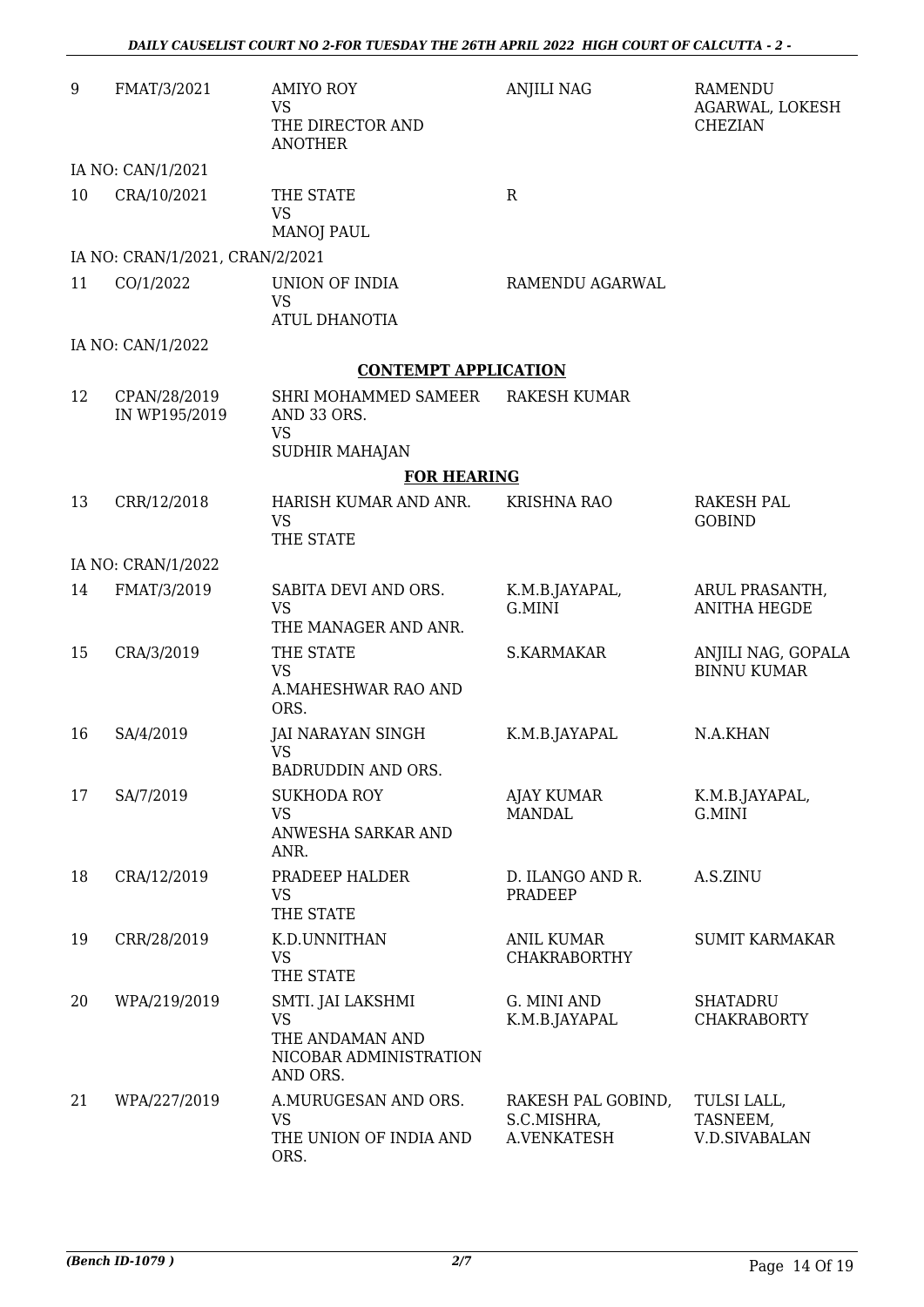|    | wt22 WPA/152/2019 | ALOK KUMAR DAS AND<br>ORS.<br><b>VS</b><br>THE UNION OF INDIA AND<br>ORS.                                                                                                                                                                                           | RAKESH PAL GOBIND,<br>S.C.MISHRA         | TULSI LALL,<br>TASNEEM,<br><b>V.D.SIVABALAN</b>   |
|----|-------------------|---------------------------------------------------------------------------------------------------------------------------------------------------------------------------------------------------------------------------------------------------------------------|------------------------------------------|---------------------------------------------------|
| 23 | WPA/237/2019      | SHRI. S. M. MUSTAFA<br><b>VS</b><br>THE ANDAMAN AND<br>NICOBAR ADMINISTRATION<br>AND ORS.                                                                                                                                                                           | G.MINI AND K.M.B.<br>JAYAPAL             | <b>SHATADRU</b><br><b>CHAKRABORTY</b>             |
| 24 | WPA/248/2019      | <b>A.SUNDAR</b><br><b>VS</b><br>THE HONBLE LIEUTENANT<br><b>GOVERNOR AND ORS.</b>                                                                                                                                                                                   | <b>GOPALA BINNU</b><br><b>KUMAR</b>      | <b>SHATADRU</b><br><b>CHAKRABORTY</b>             |
| 25 | WPA/263/2019      | KUMAR HARSHAVARDHAN<br><b>VS</b><br>THE UNION OF INDIA AND<br>ORS.                                                                                                                                                                                                  | KMB JAYAPAL                              | TASNEEM,<br><b>SHATADRU</b><br><b>CHAKRABORTY</b> |
| 26 | WPA/267/2019      | THE GENERAL MANAGER,<br>ANIIDCO LTD.<br><b>VS</b><br>Y. JOHN AND ORS.                                                                                                                                                                                               | ANJILI NAG,<br><b>R.PRADEEP</b>          | <b>GOPALA BINNU</b><br><b>KUMAR</b>               |
| 27 | WPA/282/2019      | <b>MANOJ PAUL</b><br><b>VS</b><br>THE UNION TERRITORY,<br>ADMINISTRATION OF<br>ANDAMAN AND NICOBAR<br>ISLANDS AND ORS.                                                                                                                                              | <b>IN PERSON</b>                         | <b>SHATADRU</b><br><b>CHAKRABORTY</b>             |
| 28 | WPA/287/2019      | ISLAND TRAVELS PVT. LTD.<br><b>VS</b><br>THE ANDAMAN AND<br>NICOBAR ADMINISTRATION<br>AND ORS.                                                                                                                                                                      | DEEP CHAIM KABIR,<br><b>AJITH PRASAD</b> | <b>ANJILI NAG</b>                                 |
| 29 | CRA/1/2020        | <b>SAROJIT KULLU</b><br>VS and the VS and the VS are the VS and the VS are the VS and the VS are the VS and the VS are the VS and the VS and the VS and T-VS and the VS are the VS and the VS are the VS and the VS and the VS and T-VS and T-VS and T<br>THE STATE | D.ILANGO                                 | M.P.KAMARAJ                                       |
| 30 | FMA/1/2020        | ARPITA GHOSH<br><b>VS</b><br>SHIV PRASAD AND ANR.                                                                                                                                                                                                                   | LOKESH CHEZIAN                           | S.C.MISHRA                                        |
| 31 | SAT/1/2020        | M. T. SAIDU AND ORS.<br><b>VS</b><br>M/S. ANDAMAN TIMBER<br>INDUSTRIES LIMITED AND<br>ANR.                                                                                                                                                                          | K. VIJAY KUMAR                           | K. M. B JAYAPAL                                   |
| 32 | FMAT/2/2020       | <b>JAVED NISAR</b><br><b>VS</b><br>THE MANAGER, UNITED<br><b>INDIA INSURANCE</b><br>COMPANY LTD. AND ANR.                                                                                                                                                           | K.M.B.JAYAPAL                            | N.A.KHAN, ARUL<br><b>PRASANTH</b>                 |
|    | IA NO: CAN/1/2021 |                                                                                                                                                                                                                                                                     |                                          |                                                   |
| 33 | SAT/7/2020        | KALAIARASAN AND ORS.<br><b>VS</b><br>ASIF ALI AND ORS.                                                                                                                                                                                                              | <b>ANJILI NAG</b>                        | KMB JAYAPAL                                       |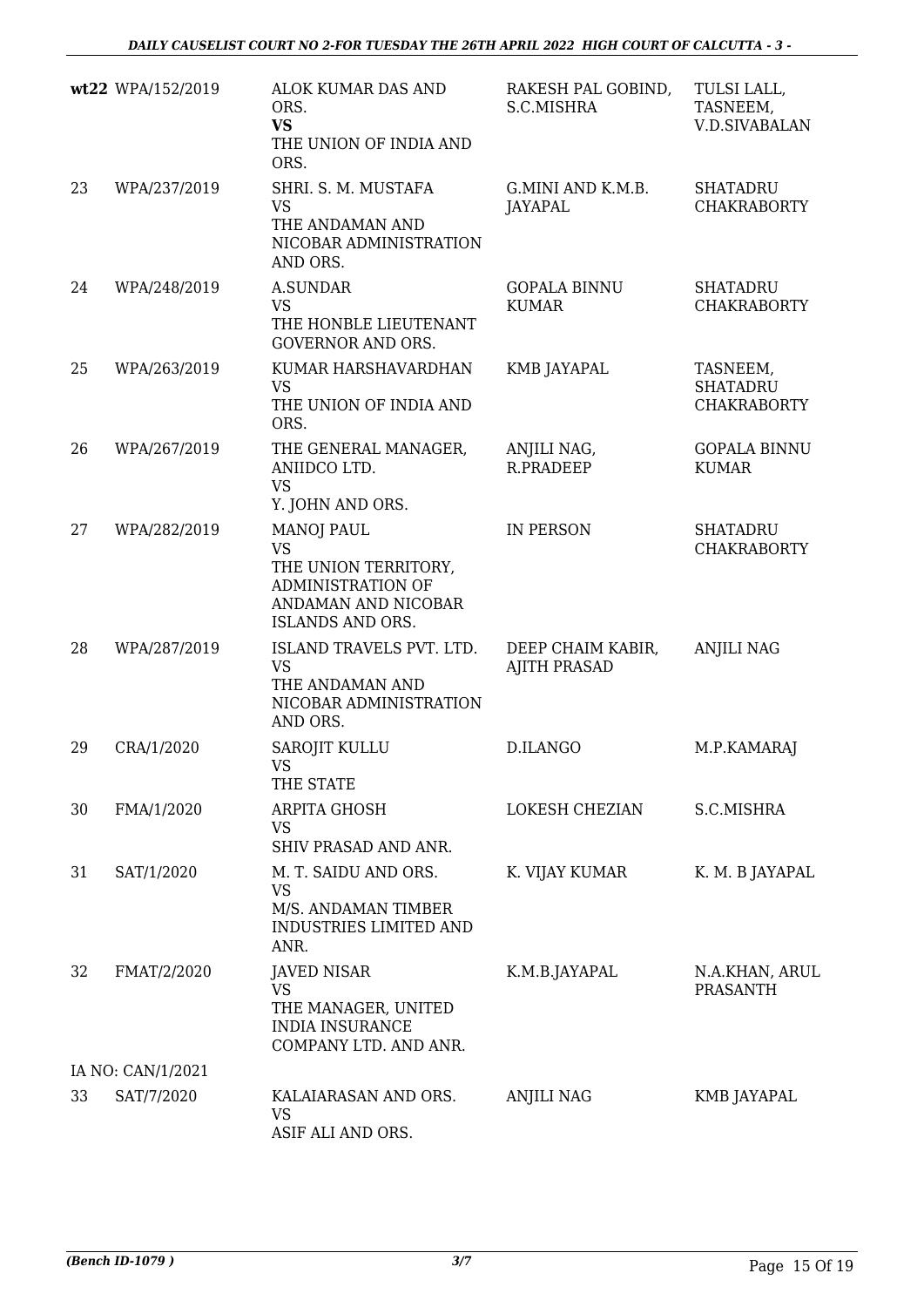| 34 | WPA/119/2020      | <b>LALTA PRASAD</b><br><b>VS</b><br>THE LIEUTENANT                                                         | <b>ANANDA HALDER</b>                      | A.K.MANDAL,<br>K.M.B.JAYAPAL                                       |
|----|-------------------|------------------------------------------------------------------------------------------------------------|-------------------------------------------|--------------------------------------------------------------------|
|    |                   | <b>GOVERNOR AND ORS.</b>                                                                                   |                                           |                                                                    |
| 35 | WPA/121/2020      | SOBHANA KUMARI<br><b>VS</b><br>THE LIEUTENANT<br><b>GOVERNOR AND ORS.</b>                                  | <b>GOPALA BINNU</b><br><b>KUMAR</b>       | <b>SHATADRU</b><br><b>CHAKRABORTY</b>                              |
| 36 | WPA/137/2020      | MOHD. NASRULLAH<br><b>VS</b><br>THE COMMISSIONER,<br><b>GOOD AND SERVICE TAX</b><br>AND ORS.               | ANANDA HALDER                             | A.K.MANDAL                                                         |
| 37 | WPA/139/2020      | <b>RITA SIL</b><br><b>VS</b><br>THE ADMINISTRATOR<br>(LIEUTENANT GOVERNOR)<br>AND ORS.                     | <b>ANJILI NAG</b>                         | ARUL PRASANTH                                                      |
|    | wt38 WPA/190/2021 | <b>RITA SIL</b><br><b>VS</b><br>THE ADMINISTRATOR<br>(LIEUTENANT GOVERNOR)<br>AND ORS.                     | <b>ANJILI NAG</b>                         | <b>ARUL PRASANTH</b>                                               |
| 39 | WPA/149/2020      | M/S T.T. TRADING<br>COMPANY AND ANR.<br><b>VS</b><br>THE ANDAMAN AND<br>NICOBAR ADMINISTRATION<br>AND ORS. | ANJILI NAG, SHIPRA<br><b>MANDAL</b>       | <b>ARUL PRASANTH</b>                                               |
| 40 | WPA/3052/2020     | PEARLESCENT MERITECH<br>PVT. LTD. AND ANR.<br><b>VS</b><br>UNION OF INDIA AND ORS.                         | <b>ANJILI NAG</b>                         | V.TIWARI                                                           |
| 41 | CRA/1/2021        | <b>SAMEER MONDAL</b><br>VS<br>THE STATE                                                                    | <b>GOPALA BINNU</b><br><b>KUMAR</b>       | A.S.ZINU                                                           |
| 42 | SAT/3/2021        | <b>SWAPAN MISTRY</b><br><b>VS</b><br>SUDHIR CHANDRA DAS<br>AND ORS.                                        | <b>ANANDA HALDER</b>                      | <b>GOPALA BINNU</b><br><b>KUMAR</b>                                |
| 43 | CRA/18/2021       | K. DURYODHAN<br><b>VS</b><br>THE STATE AND ANOTHER                                                         | DEEP CHAIM KABIR,<br><b>AJITH PRASAD</b>  | A.S.ZINU                                                           |
| 44 | WPA/44/2021       | ASHA, ASSISTANT<br>ENGINEER-I<br><b>VS</b><br>THE LT. GOVERNOR AND<br>ORS.                                 | RAJINDER SINGH,<br><b>TAPAN KUMAR DAS</b> | <b>SHATADRU</b><br>CHAKRABORTY,<br>ARUL PRASANTH,<br>K.VIJAY KUMAR |
| 45 | WPA/46/2021       | M. MEGHAVARNAM AND<br>ORS.<br><b>VS</b><br>THE DIRECTOR GENERAL<br>OF SHIPPING AND ORS.                    | ANJILI NAG, SHIPRA<br><b>MANDAL</b>       | TULSI LALL,<br>A.K.MANDAL                                          |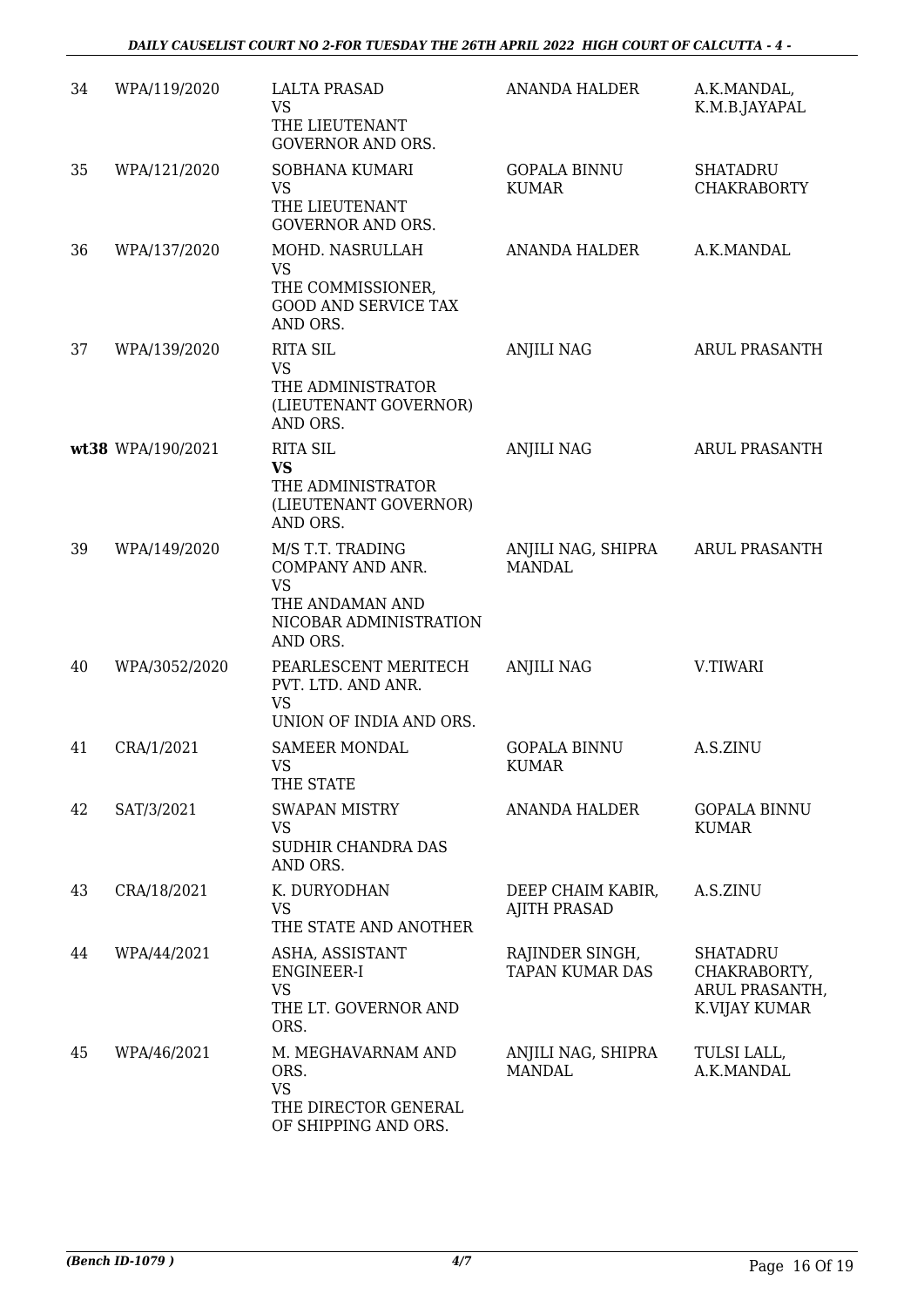| 46 | WPA/59/2021      | M.HEERA KUNWAR<br><b>VS</b><br>THE LIEUTENANT<br><b>GOVERNOR AND ORS.</b>                                              | K.M.B. Jayapal                      | <b>SHATADRU</b><br><b>CHAKRABORTY</b>              |
|----|------------------|------------------------------------------------------------------------------------------------------------------------|-------------------------------------|----------------------------------------------------|
|    | wt47 WPA/58/2021 | KAUSHALYA DEVI<br><b>VS</b><br>THE LIEUTENANT<br>GOVERNOR AND ORS.                                                     | K. M. B. JAYAPAL                    | <b>SHATADRU</b><br><b>CHAKRABORTY</b>              |
|    | wt48 WPA/60/2021 | PREM KUMARI<br><b>VS</b><br>THE LIEUTENANT<br><b>GOVERNOR AND ORS.</b>                                                 | K.M.B.JAYAPAL                       | <b>SHATADRU</b><br><b>CHAKRABORTY</b>              |
|    | wt49 WPA/61/2021 | PREM LALL<br><b>VS</b><br>THE LIEUTENANT<br><b>GOVERNOR AND ORS.</b>                                                   | K.M.B. JAYAPAL                      | <b>SHATADRU</b><br><b>CHAKRABORTY</b>              |
|    | wt50 WPA/62/2021 | DEEPAK LALL<br><b>VS</b><br>THE LIEUTENANT<br><b>GOVERNOR AND ORS.</b>                                                 | K.M.B.JAYAPAL                       | <b>SHATADRU</b><br><b>CHAKRABORTY</b>              |
|    | wt51 WPA/65/2021 | KAILASH KUMARI<br><b>VS</b><br>THE LIEUTENANT<br><b>GOVERNOR AND ORS.</b>                                              | K.M.B JAYAPAL                       | <b>SHATADRU</b><br><b>CHAKRABORTY</b>              |
| 52 | WPA/74/2021      | N. R. SUDHEER KUMAR<br>AND ORS.<br><b>VS</b><br>THE HON'BLE LIEUTENANT<br><b>GOVERNOR AND ORS.</b>                     | <b>GOPALA BINNU</b><br><b>KUMAR</b> | <b>SHATADRU</b><br><b>CHAKRABORTY</b>              |
| 53 | WPA/76/2021      | <b>RAM BHAJAN</b><br><b>VS</b><br>THE LIEUTENANT<br><b>GOVERNOR AND ORS.</b>                                           | K.M.B JAYAPAL                       | <b>SHATADRU</b><br><b>CHAKRABORTY</b>              |
| 54 | WPA/126/2021     | SMTI. PAVITRA KUMARI<br><b>VS</b><br>THE ANDAMAN AND<br>NICOBAR ADMINISTRATION<br>AND ORS.                             | K.M.B.JAYAPAL AND<br>G. MINI        | <b>RAMENDU</b><br>AGARWAL, G.BINNU<br><b>KUMAR</b> |
| 55 | WPA/135/2021     | <b>GANGA DIN</b><br><b>VS</b><br>THE ANDAMAN AND<br>NICOBAR ADMINISTRATION<br>AND ORS.                                 | K.M.B.JAYAPAL,<br>G.MINI            | <b>AJAY KUMAR</b><br><b>MANDAL</b>                 |
| 56 | WPA/150/2021     | SMTI. E. SHYAMALA<br><b>VS</b><br>THE TEHSILDAR AND ORS.                                                               | VISHAL KR. BISWAS,<br>ANJILI NAG    | <b>SHATADRU</b><br><b>CHAKRABORTY</b>              |
| 57 | WPA/194/2021     | ANDAMAN SARVAJANIK<br>NIRMAN VIBAGH MAZDOOR<br>SANGH AND ANOTHER<br><b>VS</b><br>THE LT. GOVERNOR AND<br><b>OTHERS</b> | <b>G.BINNU KUMAR</b>                | SALIM MOHAMMED,<br><b>V.D.SIVABALAN</b>            |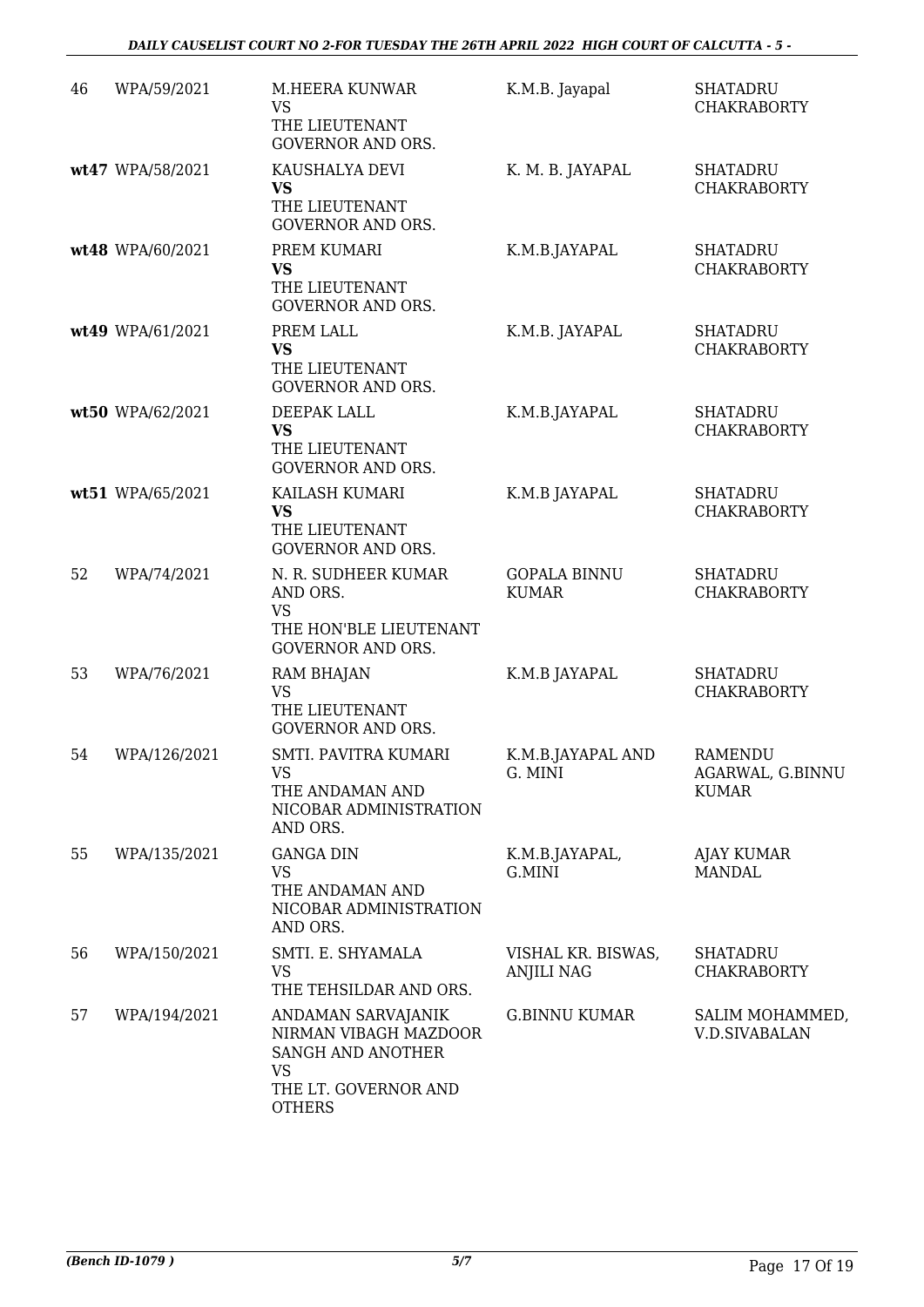| 58 | WPA/199/2021 | SHONA LAVALAI ROY AND                                                          | KMB JAYAPAL, G MINI                       | <b>ARUL PRASANTH</b>                                                |
|----|--------------|--------------------------------------------------------------------------------|-------------------------------------------|---------------------------------------------------------------------|
|    |              | <b>ANOTHERS</b><br><b>VS</b><br>THE ANDAMAN AND                                |                                           |                                                                     |
|    |              | NICOBAR ADMINISTRATION<br><b>AND OTHERS</b>                                    |                                           |                                                                     |
| 59 | WPA/222/2021 | P.AMEENA KUTTY<br><b>VS</b>                                                    | <b>MOHAMMED</b><br><b>TABRAIZ</b>         | <b>RAMENDU</b><br><b>AGARWAL</b>                                    |
|    |              | ANDAMAN AND NICOBAR<br><b>ADMINISTRATION AND</b><br>ORS.                       |                                           |                                                                     |
| 60 | WPA/245/2021 | DR.MANGESH ANANDRAO<br><b>BANKAR</b><br><b>VS</b><br>THE CHAIRMAN, ANIMERS     | <b>GOPALA BINNU</b><br><b>KUMAR</b>       | RAMENDU<br><b>AGARWAL</b>                                           |
| 61 | WPA/252/2021 | M/S SREEHRI FABRICATOR<br><b>AND ANR</b>                                       | <b>ABIR LAL</b><br><b>CHAKRAVORTI</b>     |                                                                     |
|    |              | <b>VS</b><br>UNION OF INDIA AND ORS.                                           |                                           |                                                                     |
| 62 | WPA/255/2021 | KALPANA GOLDER<br><b>VS</b>                                                    | <b>GOPALA BINNU</b><br><b>KUMAR</b>       | <b>SHATADRU</b><br>CHAKRABORTY,                                     |
|    |              | THE ANDAMAN AND<br>NICOBAR ADMINISTRATION<br><b>AND OTHERS</b>                 |                                           | <b>RAMENDU</b><br><b>AGARWAL</b>                                    |
| 63 | WPA/256/2021 | <b>SHANKER CH. DAS</b><br><b>VS</b>                                            | <b>GOPALA BINNU</b><br><b>KUMAR</b>       | <b>SHATADRU</b><br><b>CHAKRABORTY</b>                               |
|    |              | THE ANDAMAN AND<br>NICOBAR ADMINISTRATION<br><b>AND OTHERS</b>                 |                                           |                                                                     |
| 64 | WPA/261/2021 | M/S RIFLEX INDUSTRIES<br>PVT. LTD. (UNIT-V) AND<br><b>ANOTHER</b><br><b>VS</b> | <b>ANJILI NAG</b>                         | <b>SHATADRU</b><br>CHAKRABORTY,<br><b>RAMENDU</b><br><b>AGARWAL</b> |
|    |              | THE LIEUTENANT<br><b>GOVERNOR AND OTHERS</b>                                   |                                           |                                                                     |
| 65 | WPA/27/2022  | A. SUBRAMANIAM<br><b>VS</b><br>THE LIEUTENANT                                  | <b>GOPALA BINNU</b><br><b>KUMAR</b>       | ARUL PRASANTH                                                       |
|    |              | <b>GOVERNOR AND OTHERS</b>                                                     |                                           |                                                                     |
| 66 | WPA/37/2022  | Dr. NEELAVENI<br><b>VS</b><br>THE LIEUTENANT                                   | ANJILI NAG, VISHAL<br><b>KUMAR BISWAS</b> | <b>SALIM MOHAMMED</b>                                               |
|    |              | <b>GOVERNOR AND OTHERS</b>                                                     |                                           |                                                                     |
| 67 | WPA/49/2022  | T.SAMSUDDEEN AND<br><b>OTHERS</b><br><b>VS</b>                                 | <b>GOPALA BINNU</b><br><b>KUMAR</b>       | DEEP CHAIM KABIR,<br>RAJINDER SINGH                                 |
|    |              | THE LIEUTENANT<br><b>GOVERNOR AND OTHERS</b>                                   |                                           |                                                                     |
| 68 | WPA/58/2022  | R. PANEER SELVAM                                                               | <b>ARUL PRASANTH</b>                      | <b>ANJILI NAG</b>                                                   |
|    |              | <b>VS</b><br>THE CHAIRMAN, PORT<br>MANAGEMENT BOARD AND<br><b>OTHERS</b>       |                                           |                                                                     |